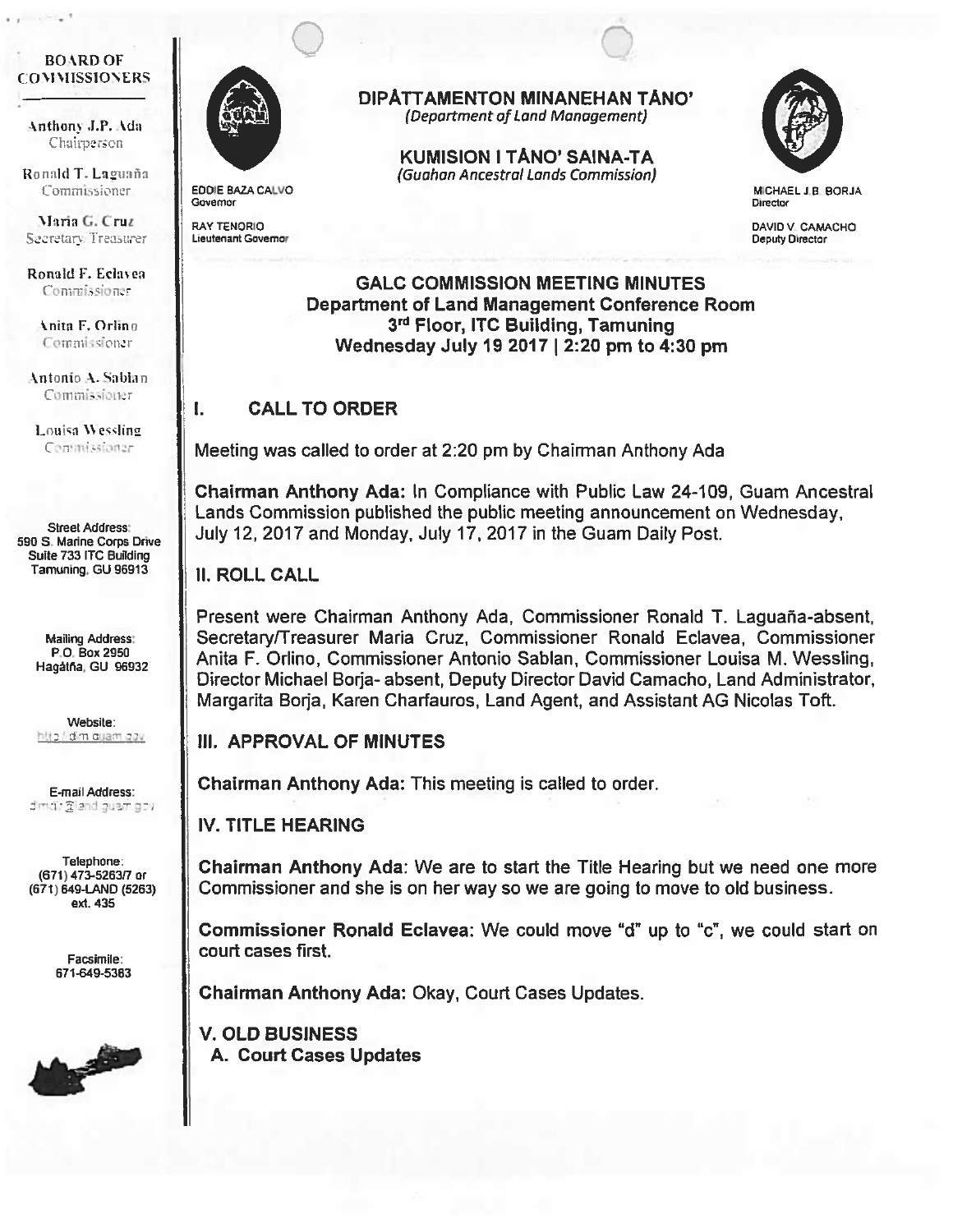Attorney Sandra Miller: <sup>I</sup> am here to update on Civil Case 1235-12 which is involving the Lots 5001 up near the Mall, Mr. Highsmith and <sup>I</sup> went to the District Court of Guam, that's the Federal Court, where Judge Joaquin Manibusan presiding over the tax case involving the Torres Estate. The tax cases where GRT is trying to get taxes for the estate and they don't owe taxes because the land is in disputes part of it through the Gov.'s office we were invited by Judge Manibusan to come and see whether there's a possibility for trying to settle both the tax case and 1235 and so Mr. Highsmith and <sup>I</sup> agreed that we go hear it out. We're going to go and at least hear what they have to say. So the hearing, because we have not had a change to coordinate this with the commission, the Judge postponed it until July 31<sup>st</sup>. So on July 31<sup>st</sup> he's going to try to do a mediation over the tax case and within that tax case, see if there's any (inaudible) room to open the doors for discussion on 1235. So Mr. Highsmith is doing the tax, I'm doing the 1235. So the Judge had asked if the commission would be amenable to coming to the courtroom on July 31. So I'm here to no. <sup>1</sup> put that invitation in front that everyone is invited. It's nice that he's there he just want to talk to everybody and see where this is going. It's what we call a mediation if a cases cannot be settled then that's fine we can just continue on our track and right now the current status is that Mr. Highsmith's case before the Supreme Court to appeal his disqualification, <sup>I</sup> believe their hearing is next month in August. So if the Supreme Court has a hearing in August they probably will issue a decision by November or so and the Commission will know whether AG is backing all the case. So between now and then <sup>I</sup> think it was the suggestion of the Torres estates they wanted to invite the commission to come and try mediating with Judge Manibusan. This is just an invitation, you can say no and decline it and <sup>I</sup> will go back and tell the Judge no, the commission is not interested. But <sup>I</sup> would just like to get some direction so you don't have to make up your minds today because we still have till the 31<sup>st</sup> so the if the commission wants to discuss this amongst themselves or take a vote on it I'll leave that to you. I'm just asking for some guidance as to what I should tell the court. So think about it and we can come back at the next meeting. Or if you already know and you're firm in your thoughts how you want to proceed that's okay too.

### Chairman Anthony Ada: Or we can just show up to observe?

Attorney Sandra Miller: Or you can just show up and in fact it would be appreciative if some or all of the board members would show up and at least tell the Judge how they feel about it. By the way, this is all done in private it's not in an open courtroom you will be in a room just with the Judge and me and maybe Mr. Highsmith. The Torres's are not there, they will be in a separate room and the Judge will go over to their room and it's conducted privately so you can talk to him honestly and tell him how you really feel and it's all very confidential. That's the mediation.

Chairman Anthony Ada: Could he use what we say inadvertently against us or?

Attorney Sandra Miller: No, how it works is that he will come and tell you all the stuff that's wrong with your case, you're going to lose, this is not the way or he'll tell you all the good points and will do the same to the other side and he'll try to figure out the way if there is some kind of a middle ground. Like <sup>I</sup> said, it's not public, it's done in his chambers in a separate rooms and you can finally have your time with the Judge and just kind of let it all out. And it doesn't cost the government anything. What he's really trying to do is settle, hopefully, the tax case and within the context of that see whether there's.. .there seems to be... and to be honest with the commission that the Torres Estate is very interested in settling 1235 more than the others and <sup>I</sup> question them about that they said cause they could get the door open on this one. There's a possibility that maybe we can resolve the others so <sup>I</sup> said well, just from the Governor's perceptive he's always been open to trying to reach a mutual resolution that's good for everybody. Its lOam on July <sup>31</sup> <sup>I</sup> will be there, Mr.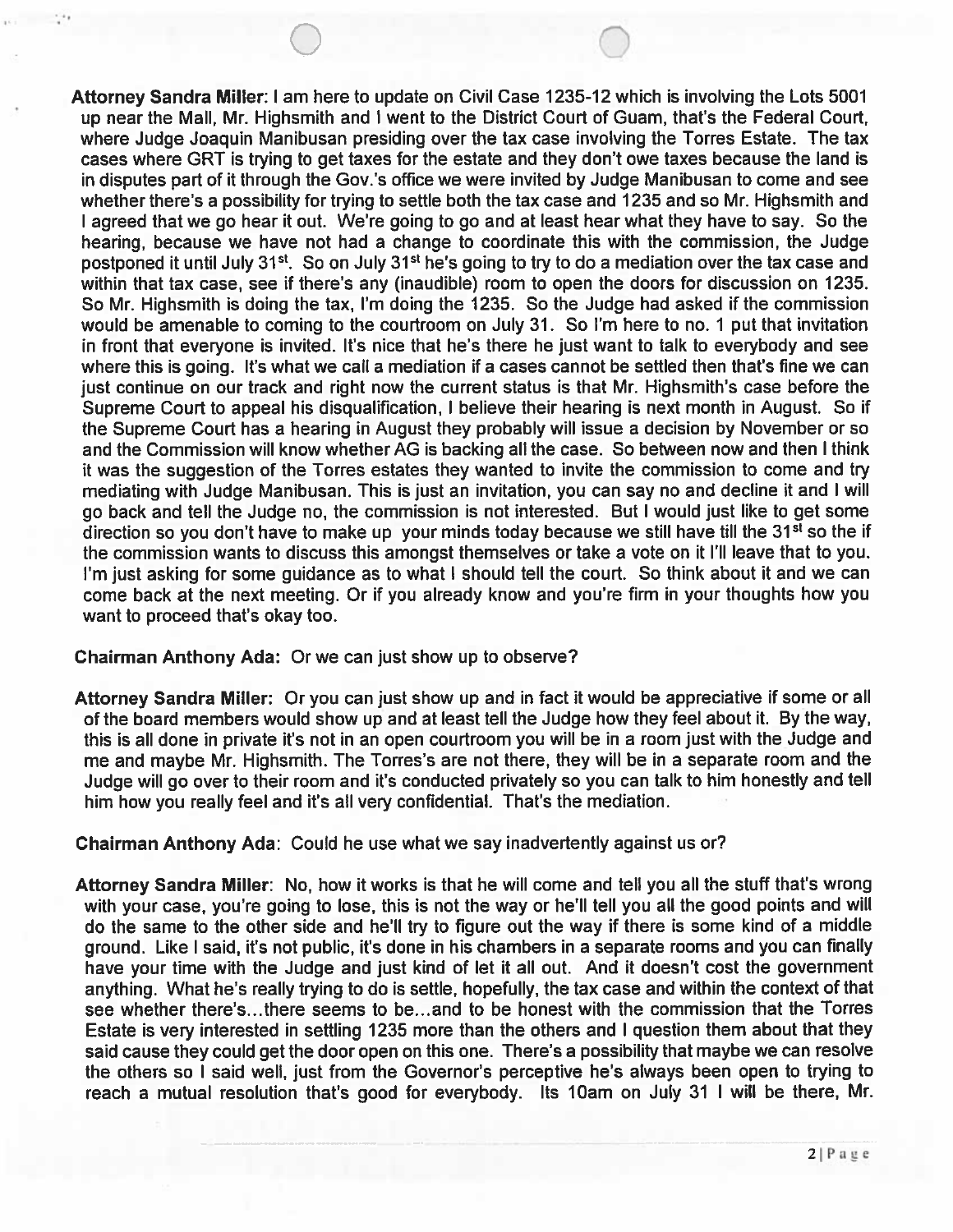Highsmith will be there, the director of Revenue and Tax will be there for the Government of Guam side. It is the Federal District Court in Hagatna. You would just go in through the door. If <sup>I</sup> know you are coming <sup>I</sup> would wait for you and then we would go in together and if <sup>I</sup> just let them know ahead of time.

Chairman Anthony Ada: Was this case always in the Federal Court?

- Attorney Sandra Miller: Tax cases are in Federal Court. Because it's within the context of the federal case that's always in the federal court.
- Chairman Anthony Ada: So when we're talking about the land will that be something that you said do this and that because it's not his court?
- Attorney Sandra Miller: His court? Well, he cannot force anyone and his job is just to facilitate discussion between the two. If you can reach the resolution, hopefully, it will also have an effect of the tax case. <sup>I</sup> think that's where that was going. So again it's your decision. <sup>I</sup> will come back to the director and inquire of him how the commission feels if you want to think about it otherwise, 10:00 am July 31<sup>st</sup>, District Court let me know you're coming and I will wait in the front.
- Nicolas Taft, Legal Counsel: Would this require an executive session of the board, wouldn't it violate a government law if the board is meeting especially in private outside the natural setting?
- Attorney Sandra Miller: Within the context of the court case?

Nicolas Taft, Legal Counsel: Yes.

- Attorney Sandra Miller: <sup>I</sup> don't know. The open government law doesn't contemplate that you need to give notice if you're going into a mediation.
- Nicolas Toft, Legal Counsel: I'm looking at the subject rule so an executive sessions under no circumstances shall public agency hold executive closed meeting to discuss legal matters, impending legal matters or legal strategies with an attorney except when provided below. So it would require a written recommendation of the attorney (inaudible).
- Attorney Sandra Miller: Well if it's compliance with the open government law which requires which requires we simply given the notice of puffing it out there that's easy enough to do. <sup>I</sup> mean we have way more than the five days required.

Nicolas Toft, Legal Counsel: There's several (inaudible) before an executive session.

- Attorney Sandra Miller: If this is to be considered an executive session and <sup>I</sup> don't know if it is. <sup>I</sup> would need to look into it.
- Nicolas Taft, Legal Counsel: <sup>I</sup> mean, if they are just attending and not doing anything and observing that's one thing, but <sup>I</sup> think if they are actively entering into discussions regarding settlements or possible resolutions then that would certainly constitute meeting for the board and order due to not violate the open government law that we would need to have to take this precautionary steps of given the notice of an executive session prior to the meeting.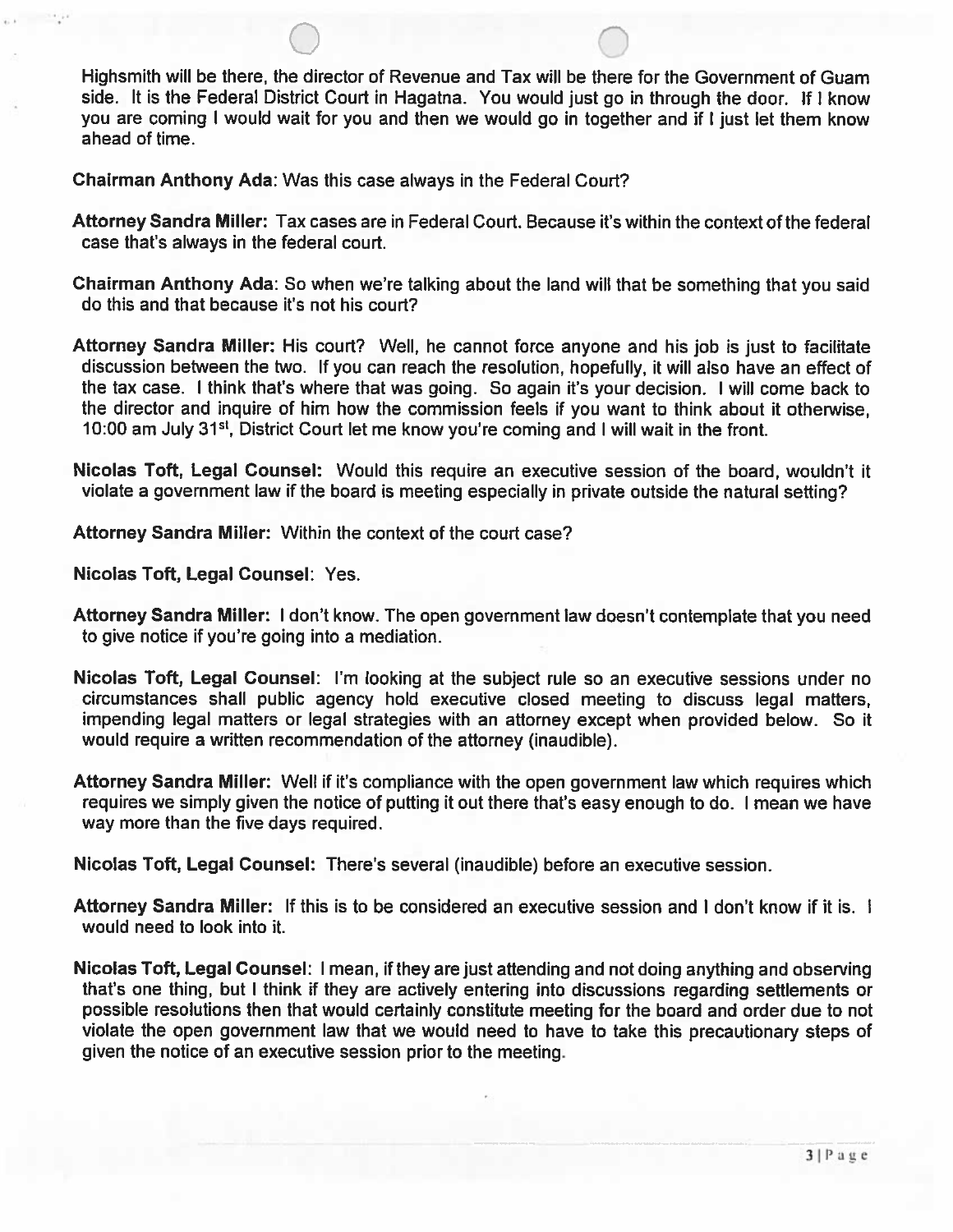Attorney Sandra Miller: Alright let me check into that because we're not meeting to.. .and you don't have to make a decision, like I said right now but I can check with...maybe Mr. Toft and I can talk offline and discuss it little bit more and we can check with the AG.

Chairman Anthony Ada: Since four constitutes a quorum what if among ourselves we decide only three of us will show up, would that be allowed?

NicolasToft, Legal Counsel: <sup>I</sup> think if it's two or more we need than your (inaudible).

Deputy Director David Camacho: <sup>I</sup> have a question there Sandra, it's only the board that has been requested, let's say the executive, let's say the director and myself, do we participate?

Attorney Sandra Miller: The Judge said anyone from the agency so he appreciates that and he's very open to it. But perhaps, let me get Mr. Highsmith involve because Mr. Highsmith is also a party to this and maybe we can talk offline, the attorneys, and kind of figure this out.

Nicolas Toft, Legal Counsel: So it would be more like a subcommittee that is visiting the court and getting information (inaudible).

Chairman Tony Ada: But not interacting?

Nicolas Toft, Legal Counsel: <sup>I</sup> think interacting is fine as long as there's not a decision making made at the (paused).

Chairman Tony Ada: So the question on the quorum and then about decision making, right?

Attorney Sandra Miller: <sup>I</sup> think any decision, what would happen is that they will give you a proposal and then you can come and bring it.

Nicolas Toft, Legal Counsel: Then you can bring it before the board in public.

Attorney Sandra Miller: We want to make sure we do it right. Mr. Highsmith has the updates on the other cases but <sup>I</sup> don't think too much has happened.

Chairman Anthony Ada: He's not here today. Could you identify yourself for the recording.

Attorney Sandra Miller: <sup>I</sup> signed in, but I'm sorry, Sandra Cruz Miller for the Office of the Governor.

B. GEDA MOU

Vice Chairman Ronald T. Laguana: Somebody want to update me real quick on what happened <sup>I</sup> wasn't here for the old... I wasn't here.

Commissioner Maria G. Cruz: No there's nothing. On MOU we did not (inaudible) after <sup>I</sup> come in that the director and the deputy director get together (interrupted)

Deputy Director David Camacho: The MOU has already routed for signatures.

Commissioner Maria G. Cruz: For GEDA MOU because we have not.. .so you know, we haven't gotten... <sup>I</sup> guess, I'm very flexible but no body offered so what I'm going to suggest is the director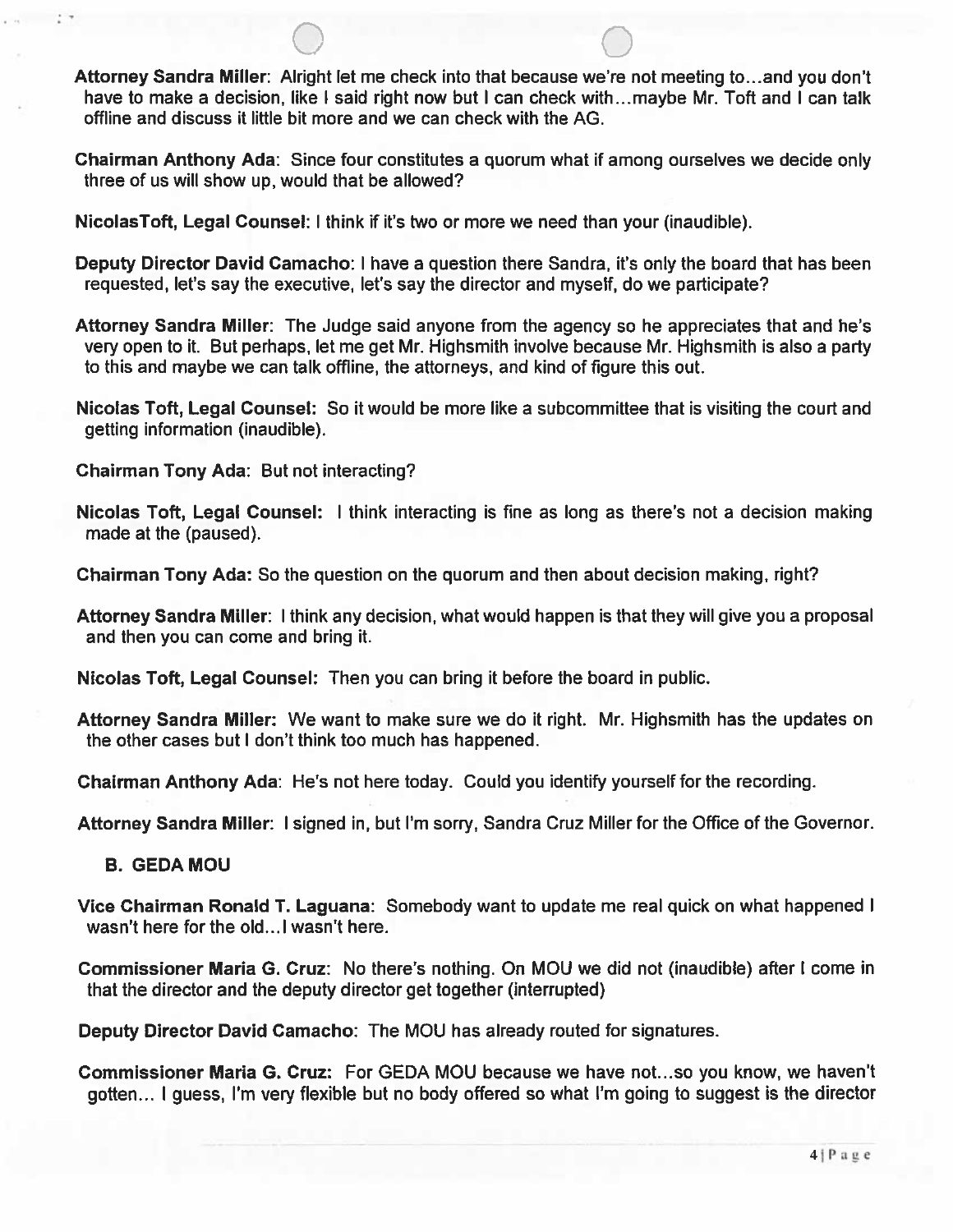and the deputy director and GEDA negotiate and come to us for approving the MOU. So can we continue to extend the MOU?

Deputy Director David Camacho: <sup>I</sup> will mention that to the director because we did clarify that we leave it to board because the board is suppose<sup>d</sup> to come up with certain condition to additional (inaudible) on the MOU. So now that you are requesting if the board wants us to (pause).

Chairman Tony Ada: We went through those items and (paused).

- Deputy Director David Camacho: The only thing the board is concern about is the percentage and all those things, the (inaudible) our office (inaudible) is the financial side of the MOU (inaudible) our office will handle the financial side (interrupted).
- Commissioner Maria G. Cruz: <sup>I</sup> have <sup>a</sup> question is it possible that each property that we list with GEDA that we have an MOU or does it have to be <sup>a</sup> blanket? Because I was thinking about it and I talked about this in our last meeting that if we can have an MOU where that expires as soon as everything is done such as the RFP then negotiations by contract then they continue for maybe <sup>a</sup> year to have them received or recover the funds that they spen<sup>t</sup> (inaudible) for profit and then we take over after that when everything is in <sup>p</sup>lace. So all we have to do is collect so that is the best proposa<sup>l</sup> for me and they continue the same rates however we shortened their term for <sup>a</sup> year after we have <sup>a</sup> contract with lessor.
- Chairman Tony Ada: The last time you spoke about it we went through each item and then GEDA was suppose<sup>d</sup> to follow through with and most of the time we said we continue to do that and then our par<sup>t</sup> is the collections of the receivable and then (inaudible) follow up (inaudible) then we enlist the help of GEDA and jointly make the notice and we agree that would ge<sup>t</sup> them <sup>a</sup> five-day grace period. Remember when the MOU went through me, it's one of those items and majority of them says that should stay with GEDA. And so then the questions is, are they entitled to the 14.6% ever since time for the life of the lease, like what you just mentioned recover their cost and then <sup>a</sup> small continuing fee. But that's what we were suppose<sup>d</sup> to, as <sup>a</sup> working group, come up with.
- Commissioner Maria G. Cruz: Mr. Chair, <sup>I</sup> reques<sup>t</sup> that you hold that thought and we recognize commissioner member Wessling and requesting that we resume the Title Hearing because we have the five that we need.

#### Title Hearing

Chairman Tony Ada: That's <sup>a</sup> goo<sup>d</sup> ideas. Commissioner Wessling is here. We have the numbers needed to go into the Title Hearing. So if we go back to the Title Hearing this is for Lot number 2211-1 and this is in Ta'i Barrigada, the Lot faces Ta'i Barrigada under the estate of Tomas Duenas. Iriarte so can we invite the representative of the family to come up.

Commissioner Maria G. Cruz: Can you remind standing so that <sup>I</sup> can swear you. Can you <sup>p</sup>lease state your name and what is your interest on this Lot number 2211-1 Barrigada.

Tomas F. Iriarte: My name is Tomas F. Iriarte.

Commissioner Maria G. Cruz: What is your interest on the Lot?

Tomas F. Iriarte: I am the son of Tomas Duenas Iriarte.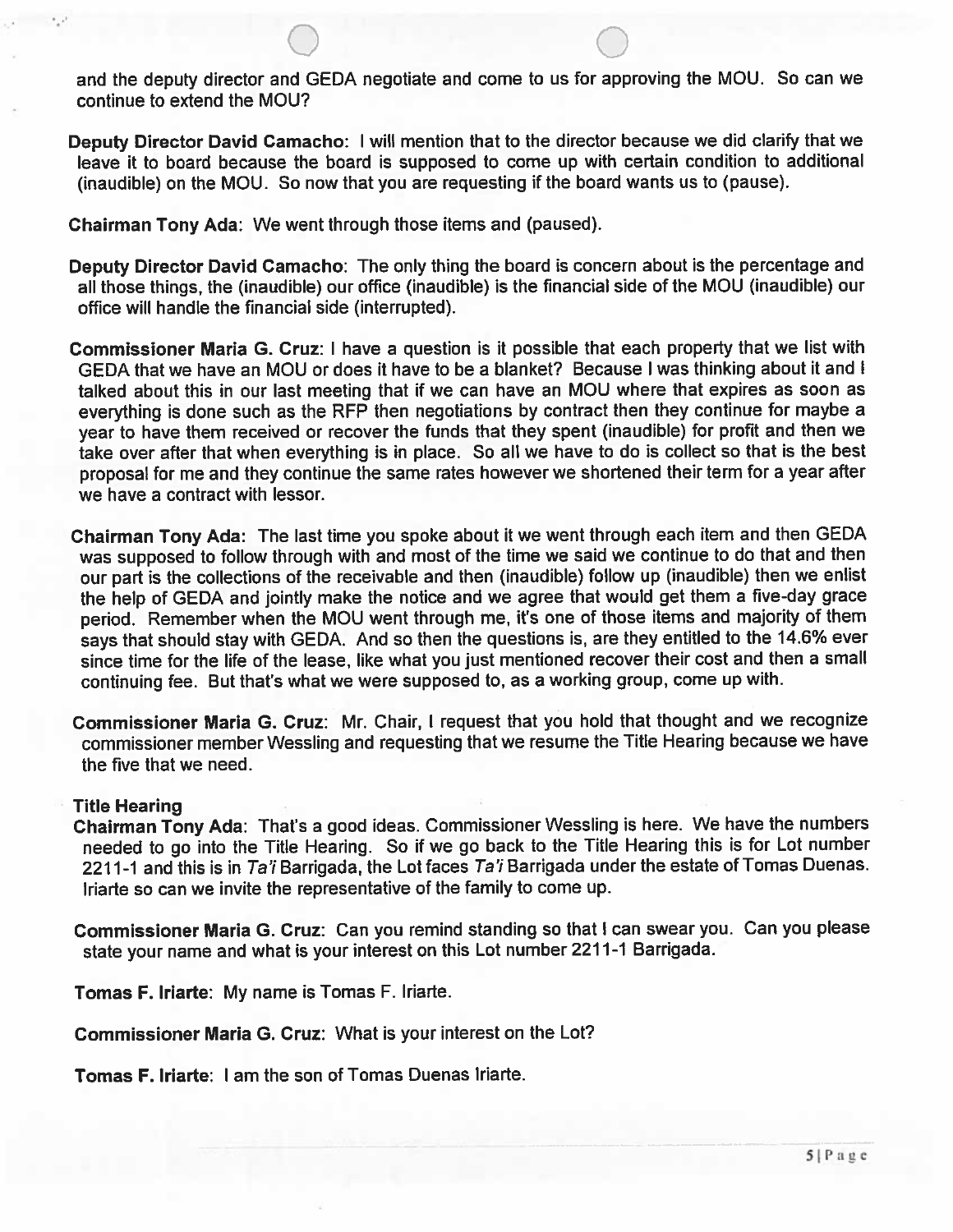Commissioner Maria G. Cruz: Could you please raise your right hand. Do you solemnly swear that you tell the truth, the whole truth, and nothing but the truth so help you God.

Tomas F. Iriarte: Thank you.

Commissioner Maria G. Cruz: Thank you, you may be seated.

Chairman Anthony Ada: Just to recognize that we have the five that's needed.

- Deputy Director David Camacho: Commissioners please acknowledge your presence. Chairperson Anthony Ada, Vice Chair Ronald Laguana, Secretary-Treasurer Marie Cruz, Commissioner Eclavea, Commissioner Anita Orlino, Commissioner Antonio Sablan, Commissioner Louisa F. Wessling, again <sup>I</sup> would like to acknowledge our Attorney Toft, Director Mike Borja. Mr. Chair, we have a quorum for the Title Hearing.
- Chairman Tony Ada: Earlier we read the notice of Title Hearing was published in the paper and to meet the requirement for notice. Here the procedures are simple. The commission will call each application, in this case the (inaudible) the estate of Lot 2211-1 Barrigada, the Estate of Tomas Iriarte and Karen, one of the Land Management staff will help present your recording documents and evident. Then after that the commission will be given a chance to ask questions and the public will be allowed to make a statement on the application being heard, if there's anybody. The commission will take a vote on the application today, or take the application on advisement and vote later. Director, can you inform the applicant of the fees.
- Deputy Director David Camacho: This is \$25 for deed, \$2 for each affidavit for a total of \$27.50 per Lot. It can be a personal check or money order payable to the Treasurer of Guam. Applicant needs to provide this payment at the sign in ceremony that will be later on after we finish the title.
- Chairman Tony Ada: Thank you director again the individual Lot we are referring to is Lot no. 2211- <sup>1</sup> Barrigada and this is only one Lot being entertain it will be <sup>I</sup> guess we can proceed from there. In the application for the ancestral title to Lot 2211-1 Barrigada own at the time was taken by Bias Duenas Iriarte. His descendant is the applicant present which is a (inaudible) Iriarte, the son of Blas. So just for the recording could you state who's bringing in the application. Please state your name sir.

F. Iriarte: F. iriarte

Chairman Tony Ada: Is anyone acting on your behalf or assisting you?

Karen Charfauros: <sup>I</sup> am sir, Karen Charfauros.

Chairman Tony Ada: Okay, madam secretary will administer an oath for them. Oh, they did already. That's sufficient right? Okay. Mr. Iriarte, we can proceed with your presentation.

Karen Charfauros: Mr. Chair, <sup>I</sup> bring before you the application for Lot 2011-1 Barrigada, the estate of Tomas Duenas Iriarte. We present to you Exhibit A, the Ancestral Title and Compensation Application of Tomas F. Iriarte for Lot 2211-1 Barrigada the son of Tomas Duenas Iriarte. We also present the affidavit of Tomas F. Iriarte for Lot 2211-1 Barrigada. Birth certificate of Tomas F. Iriarte, the death certificate of Tomas Duenas Iriarte, the family tree evidencing his heirship as the son of Tomas Duenas Iriarte and the claim of interest of Tomas F. Iriarte which was recorded on April 3,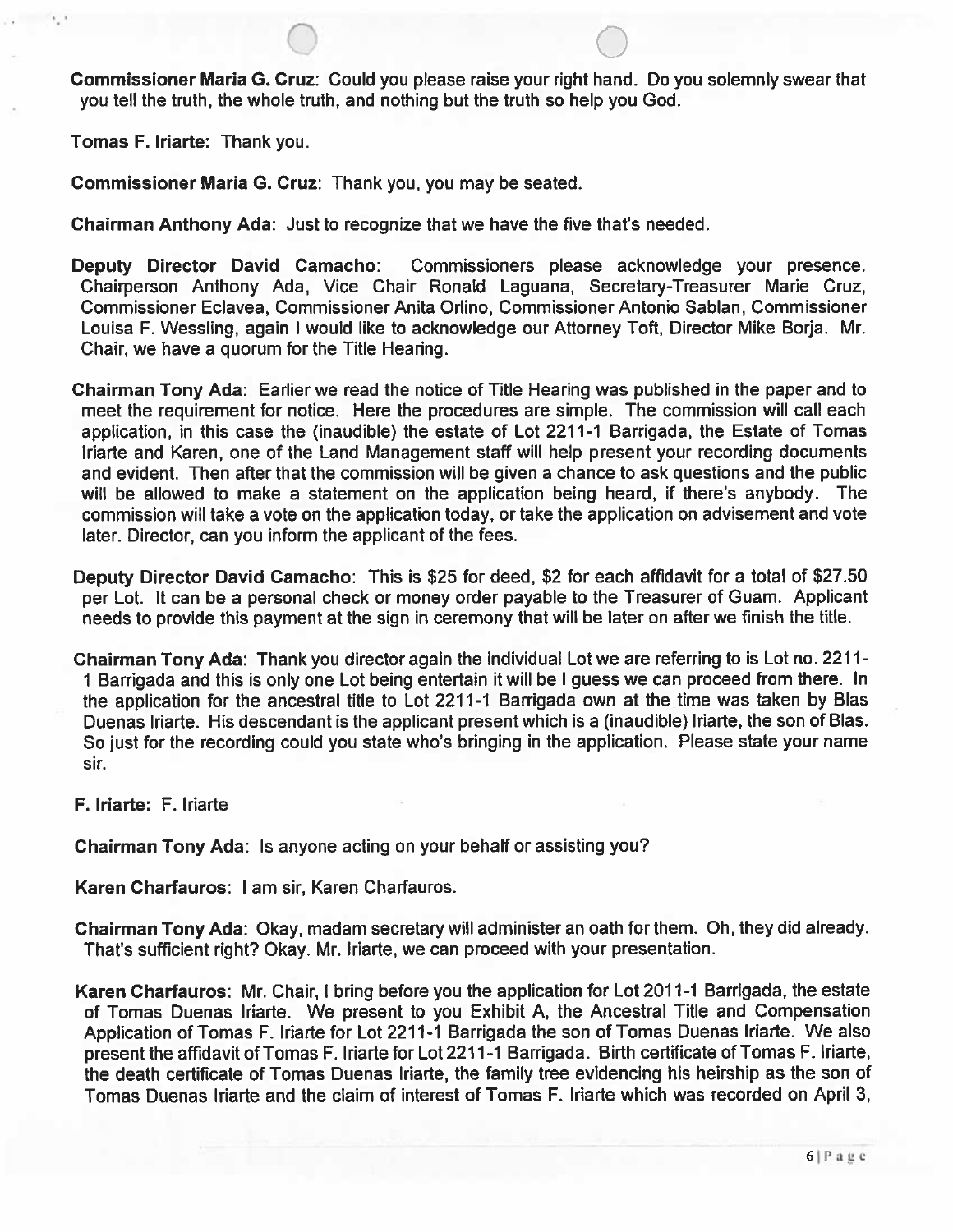2017 instrument no. 905229. Also included is Exhibit D, the 1941 tax rule for Barrigada showing record of owner Tomas Duenas Iriarte for Lot 2211-1 Barrigada Ungaguan. Exhibit C the district court Judgements Civil Case number 3450 acknowledging Tomas Duenas Iriarte to be the sole owner and claimant of Lot 2211-1 Barrigada. Exhibit <sup>B</sup> the Quitclaim Deed from the United of America to the Guam Economic Development Authority to the Radio Barrigada A-6 Document 636645. Exhibit E Quitclaim Deed from Guam Economic Development Authority to Guam Ancestral Lands Commission Lot Radio Barrigada A-6 Document 638645. Exhibit F includes the Surveyor Certification for Lot 2211-1 Municipality of Barrigada by Frank L.G. Castro. Map of Lot Radio Barrigada A-6 proposed boundary of Radio Barrigada and Radio Barrigada A-6 overlay. Exhibit G is the aspect of title from Title Guarantee of Guam for Lot 2211-1 Barrigada.

Chairman Anthony Ada: Thank you, we'll take a few minutes to forward the documents. Karen, can we ask you to go over the aspects of the file.

Karen Charfauros: Okay, the Abstract Title is Lot no. 2211-1 Municipality of Barrigada,Territory of Guam Estate no. 1995 Suburban. Agana, Volume 7 page 154 Estate no. 1995 rural land planted to coconut located in Gaguan of this jurisdiction bordered on the East by Estates of Joaquin Pangelinan and on the West by the Estate of Felix D. Borja and on the North by the road leading to Adacao and the estate of Juan Camacho and on the South by the estate of lgnacio Garrido and Vicente Garrido with the extension of 6 hectors and 74 acres of approximately. It does not appear charged with any encumbrances. This was made by court of first instance of desiring in favor of Jesus Cepeda Y. Mendiola dated February 5, 1903 recorded September 21, 1903. The next page, Agana Volume 20 page 37 estate no. 1995 suburban a tract of partial of lands lying and being situated in the place known as Ungaguan municipal district of Agana, Guam designated by the official government survey of Lot 2211 containing an area of 10,478 +1- square meters made by Jesus Mendiola Cepeda, widower, in favor of Jose Cepeda Rabon, dated June 13, 1926 and recorded July 13, 1926. Guarantee Claim number 2594 named Jose Cepeda Rabon reference Agana Volume 20, page 123, premises Lot 2206-1 and 2211 Agana estate number 1995. Agana Volume 20 page 123 Estate no. 1995 list suburban the cautionary notice letter "a" of this estate appearing on page 37 of this Volume showing that Jose Cepeda Rabon with a Certificate of Identification number 208 acquired this estate by deed from his uncle Jesus Mendiola Cepeda converted it into definite record as a defect which caused the suspension of same has been corrected by means of having been presented in this registry, the plan of this estate according to each plan this estate is situated in the place of Ungaguan municipal district of Agana Guam designated by the official government survey as Lot 2211, Lot 2206, Lot 2261 the area is 10,478 +1- square meters, recorded on November 17, 1926. There was a Deed of Sale, the grantor being Jose Cepeda Rabon, grantee was Tomas Duenas Iriarte. The premises is Lot 2211-1 Ungaguan Barrigada the area is 2,441 +1- square meters dated June 9, 1938 recorded on March 24, 1939, Document number 14611, certificate of title number 1736 named Tomas Duenas Iriarte premises for 2211-1 Ungaguan, Agana. Area 2,441 +1- square meters. 1941 tax roll named Iriarte Tomas Duenas, Premises Lot 2211-1 Ungaguan area 0 hecters 24 ares, <sup>41</sup> centaurus. Now, there's a Judgement, Civil Case number 3450, the petitionerwas the United States of America. Defendants there was a total of 11,825, 263 +/- square meters of land more or less in the municipality of Barrigada, Island of Guam, Mariana Islands, and Pedro L. Cepeda, etal owner is Tomas Duenas Iriarte, amount was \$60.00, premises Lot 2211-1, suburban, dated May 8, 1953, filed May 8, 1953. There was a notice of this pendents for Civil Case no. 34-50, the plaintiff being the Naval Government of Guam, for and behalf of the United States of America. Defendants were 11,825,263+/-square meters of Land, more or less, in the Municipality of Barrigada, Island of Guam, Marianas Islands and Pedro L. Cepeda, etal. Ostensible owner is Tomas Duenas Iriarte, premises Lot 2211-1, Barrigada, dated July 20, 1950, recorded July 20, 1950. Document Lot no.21812. There was a declaration of taking CC#34-50. The plaintiff being the Naval Government of Guam for and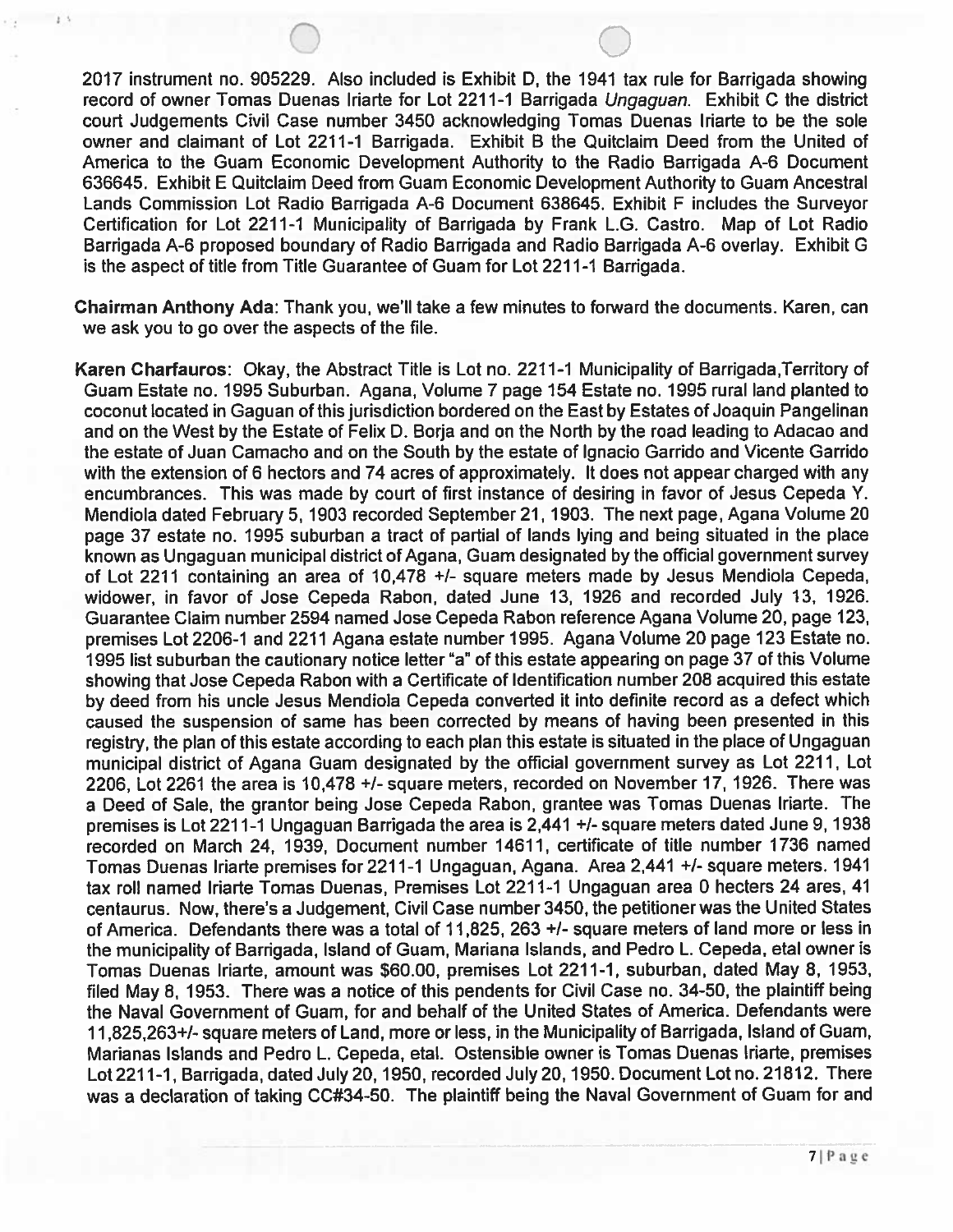on behalf of the United States of America, defendants: 11825,263 +1- square meters of land, or less in the Municipality of Barrrigada, Island of Guam, Marianas Islands and Pedro L. Cepeda, etal. Purpose: "proposed Boundary of Radio Barrigada Area #15" Ostensible owner: Tomas Duenas lriarte. Premises: Lot 2211-1, Barrigada, Area: none, Dated: June 29, 1950, recorded: September 28, 1951. Document number: 23719, Certificate of Title #5683, Name: the Naval Government of Guam, for and on behalf of the United States of America, Premises: "Proposed Boundary of Radio Barrigada (Area#15)". Area: 11,825,263 +/- Square Meters. There was a claim of interest for Civil Case no. 34-50 made by Tomas F. Iriarte, heir to the Estates of Tomas Duenas Iriarte, heir to the Estate of Tomas Duenas Iriarte. Premises: Lot 2211-1, Barrigada, dated March 31, 2017, recorded, April 3, 2017, Document no. 905229. This abstract of title is to the hour of 8:00 a.m. on May 17, 2017.

- Chairman Anthony Ada: Is it proper in order for us to ask Title Guaranty to correct that typo of acres correct it to ares? Is that for us to do or for Mr. Iriarte to do? Okay, Mr. Inane, it's just a typo that you need to ask Title Guaranty to issue another abstract of title and correct mention of acres to ares.
- Administrative Director Michael Borja: If they are going to do that <sup>I</sup> would recommend the next page to correct that month.
- Commissioner Maria Cruz: Junly to July. They need to this is an important document and it should have been corrected.
- Chairman Anthony Ada: Thank you Karen, the floor is open for any questions. Board? Okay, so there are no questions from the commissioners?
- Commissioner Maria Cruz: Can we go ahead and make our decision based on those documents to reflect the correct typo errors.
- Chairman Anthony Ada: Okay, I'll present the members no. 9 here. Is there anybody here that wants to make a statement to contravening the evidence presented or is in disagreement with the applicant's claim of the ancestral land ownership? Okay, nobody's protesting? •If any protest is registered, formal submittal is required. If the petitioner does not have a transmittal letter of their protest, staff can provide the form. All protest must be turned over to the director who will direct his staff to officially receive the documents. Staff will return the documents to the director who will present them to the Commission for further review. •lt is the commission's discretion to entertain a verbal protest within the time of hearing, however, documentation will still be required if the if the petitioner desires to invoke the protest within the 10-day appeal period after the Commission's Final Written Decision in Order of the Applicant's claim is issued. •If the resolution is not reach between the parties prior to the issuance of the Commissioner Final Written Decision and Order, and the petitioner in facts submits to protest a rehearing must be called and prompt response issued. •Every person coming before the commission to present evidence must be sworn in by the Secretary/Treasurer as directed by Chair. Is there any commissioner that has a question, does the board has any questions?

Ronald Eclavea: I'll make a motion (inaudible)

Deputy Director David Camacho: Can <sup>I</sup> include the appealed decision, the appeal will come in only first day of the advertisement of the award ceremony of the intent to award the property to the Iniarte (inaudible) for the appeal to be announced and after the 10-days period if there's any (inaudible) schedules deed signing ceremony with the governor.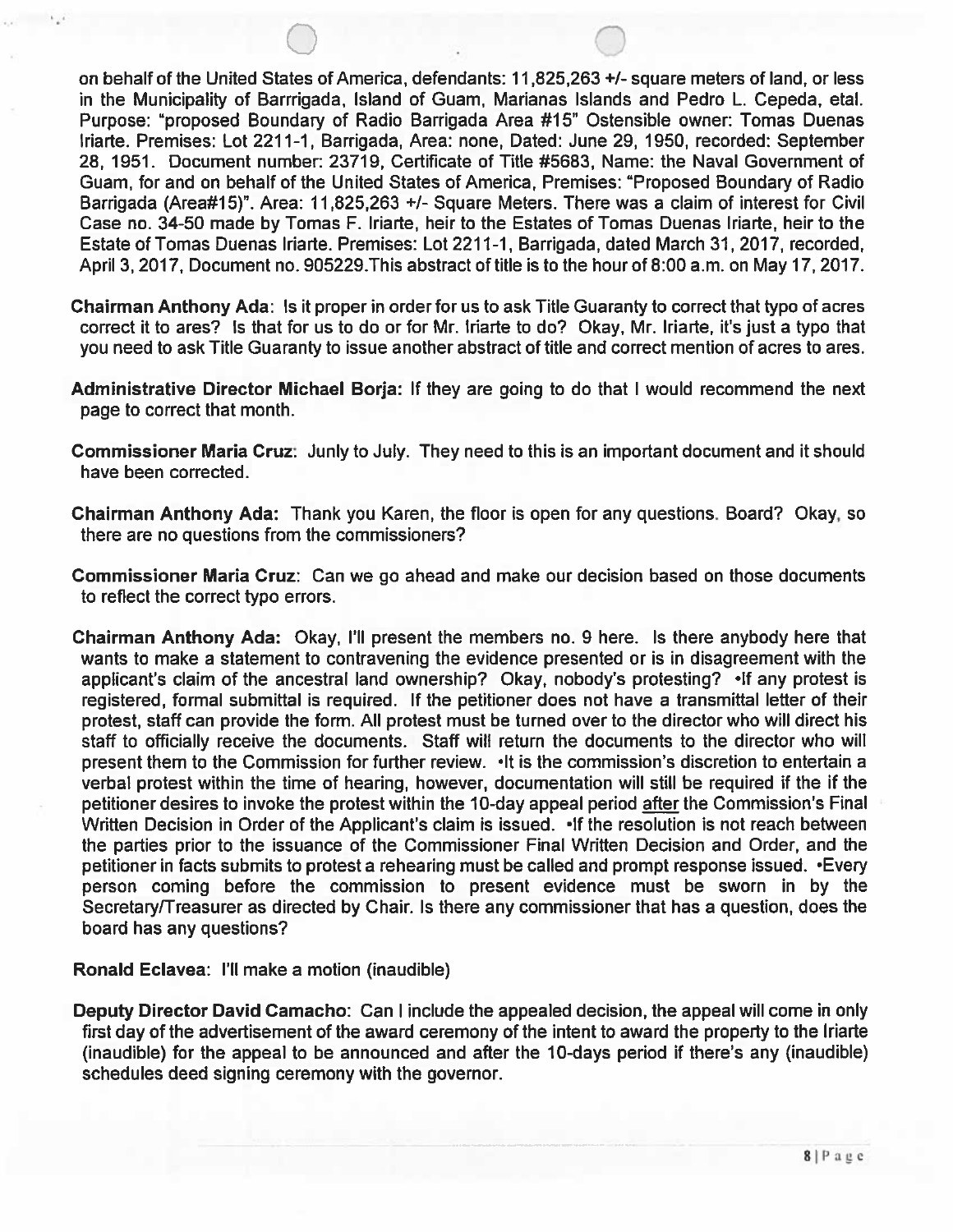Commissioner Ronald Eclavea: So Mr. Chairman <sup>I</sup> make a motion. <sup>I</sup> make a motion to approve the applicant's request for Title for Lot 2011-1 Barrigada, estate of Tomas Duenas Iriarte based upon Exhibit A, the application Exhibit B, the 1941 tax roll showing Tomas Duenas Iriarte owns Lot 2211- <sup>1</sup> Barrigada, Exhibit C, the Civil Case no. 3450 also acknowledging Tomas Duenas Iriarte as the sole owner of Lot no. 2211-1 Barrigada, also Exhibit D, Quitclaim Deed from the United States of America to the Guam Economic Development Authority with the same Lot no. of Radio Barrigada, I'm sorry Lot Radio Barrigada A-6 Document 636645 also Exhibit E the Quitclaim Deed from Guam Economic Development Authority to Guam Ancestral Lands Commission, Lot Radio Barrigada A-C Document 638645, also based on Exhibit <sup>F</sup> the Surveyor Certification for Lot 2211-1 and also Exhibit G, Abstract of Title, also showing Lot 2211-1, Municipality of Barrigada, the owner as Tomas T. Iriarte.

Commissioner Maria G. Cruz: <sup>I</sup> second that.

Chairman Anthony Ada: Second by Mrs. Cruz.

Commissioner Anita Orlino: Approve.

Commissioner Louisa F. Wessling: Approved.

Commissioner Ron Eclavea: Approved.

Commissioner Maria Cruz: Approved.

Chairman Anthony Ada: and <sup>I</sup> too approve.

Deputy Director David Camacho: One thing that we need to advice the Iriarte is that the (inaudible) on the deed that they should provide an easement on the property not the land lock (inaudible) and this easement will be based on the tentative plan that we have and a copy will be provided to them or the surveyor that's going to do the survey of the property.

Chairman Anthony Ada: Is that the map that you are holding?

Deputy Director David Camacho: This the approved (inaudible) easement map of that area. They should comply with this.

Commissioner Louisa Flores Wessling: (inaudible) are not land lock, right?

Deputy Director David Camacho: Yes, on the back side.

Chairman Anthony Ada: Mr. Iriarte, what Mr. Camacho said was basically if there's a property behind you that cannot get through because your property is blocking it we want to make sure that we allow for a passage through.

Mr. Iriarte: Yes.

Chairman Anthony Ada: So it was moved and seconded it was an unanimous vote, congratulations. This is your property.

C. GPA Request for Land Purchase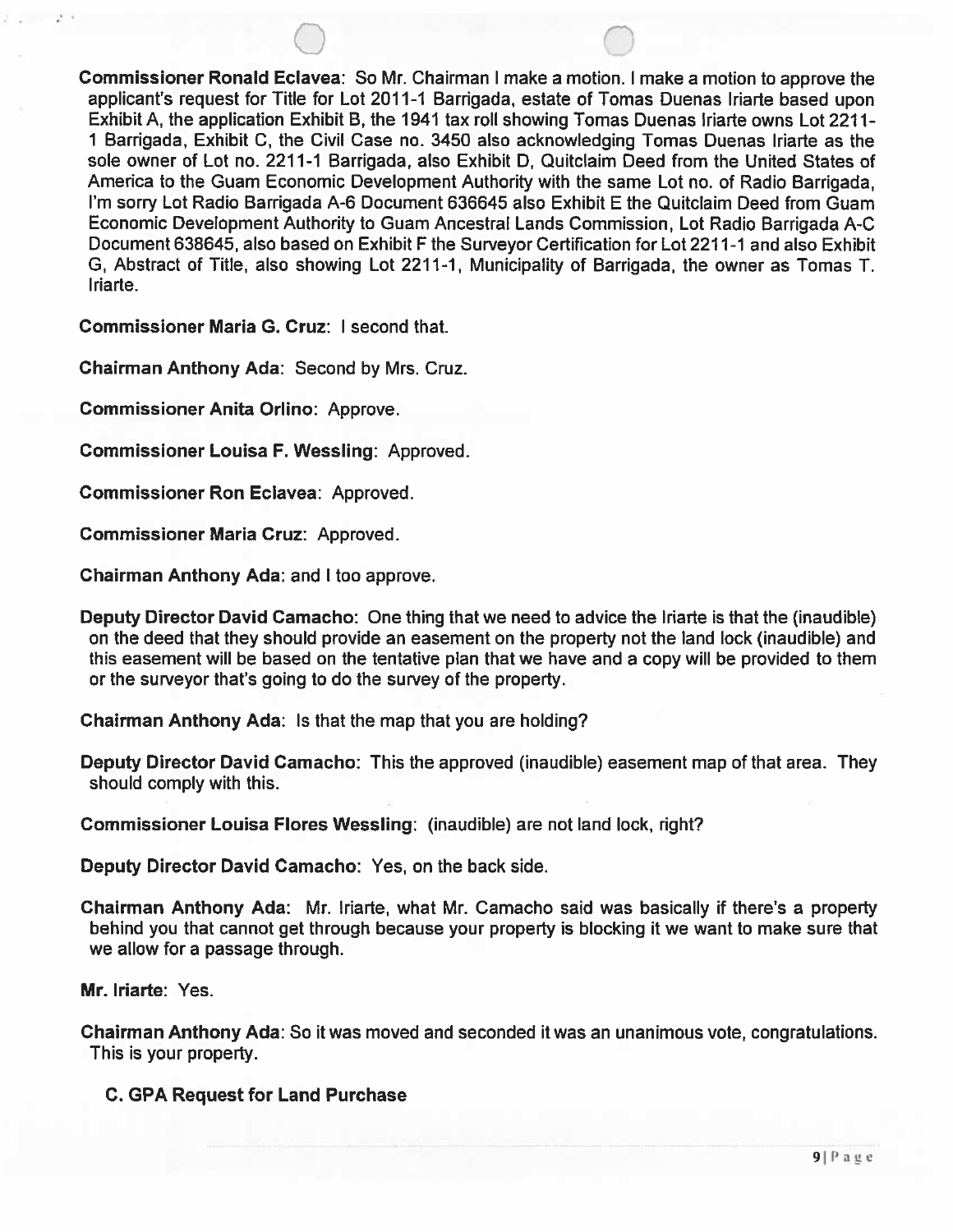Commissioner Maria G. Cruz: Mr. Chair, Is there's any use in that because the last meeting we didn't discussed or yes we did but we have not made any decisions so commissioner Eclavea, there still some thoughts?

Commissioner Ron Eclavea: Well basically <sup>I</sup> think they already did a Lot of research done with also on..] know our chairman did a Lot of research on this and also <sup>I</sup> think part of the divisions of that Land Management and <sup>I</sup> think we are in consensus that majority of their property is still being withheld by the federal government. So I am in favor of moving ahead and doing the sell only because that is the hotel zone and because of the fact that you have the sewage treatment plant right nearby this, <sup>I</sup> don't think we have the best opportunity to defend all that in the near future precisely because of the fact that you got that sewage treatment plant was there also going to expand. So I'm in favor of moving forward with getting the highest sale value which is GPA is willing to do right now at hotel zone. I'm off the opinion that we could use the money, we don't have to, but we can use the money to but we can use the money to get the properties that they were looking at getting but are prevented because of that limitations with the school district, right. And then using the rest of the money to develop some of our properties in Tiyan or Polaris Point so that we can generate more income. <sup>I</sup> really don't think just my opinion that we are going to get any other activity up there except...it's nice, it's a hotel zone but <sup>I</sup> don't see anybody really doing any housing or resort developments right in front of that, and I'm far from it in the cliff line. My family's at the cliff line but every now and then when the wind blows right...even the ones right there in front of it so <sup>I</sup> don't want to lose this opportunity to get that type of value purchase that they are willing to do. <sup>I</sup> think they are still under negotiation, <sup>I</sup> think they are even willing to go up to a \$100 square meter or more, <sup>I</sup> think there will be more for that. So I'm in favor of moving forward with the sale of it.

Chairman Anthony Ada: Okay, so you have some kind of additional information that you are bringing to the table?

Commissioner Ron Eclavea: No that's just my personal feeling that we should not lose it. We should really think about it, not lose this opportunity to get the highest investment for the value since we're not going to get that in the near future. It's going to sit idle for years unless GWA wants to expand more but <sup>I</sup> don't see that even though it's a hotel zone <sup>I</sup> don't see any investor/developer trying to take advantage. Just my feeling.

Chairman Anthony Ada: And just so that we put it out on the table both Commissioner Sablan and Commissioner Laguana, the option of them leasing the property instead of reducing the inventory of the land bank.

Commissioner Ron Eclavea: That's what <sup>I</sup> was saying we could use the money to purchase the properties, the ones that they. ..you know there's another piece of property right next door we can use that probably the ones that they are looking which <sup>I</sup> know the family personally. We all gave them their lands back that <sup>I</sup> think some Lot number near the school. Then we could...we are not really using we are gaining and we have extra money to develop Tiyan so that's just my thoughts on it. Develop whatever you can to generate... build offices or develop Polaris and then generate income. <sup>I</sup> don't really want to lose that opportunity that we have right now, because <sup>I</sup> don't think we going to see that again.

Chairman Anthony Ada: So if they decide on a (inaudible) \$100 per square meter is what we sell it to GPA and we pick up the property near by then?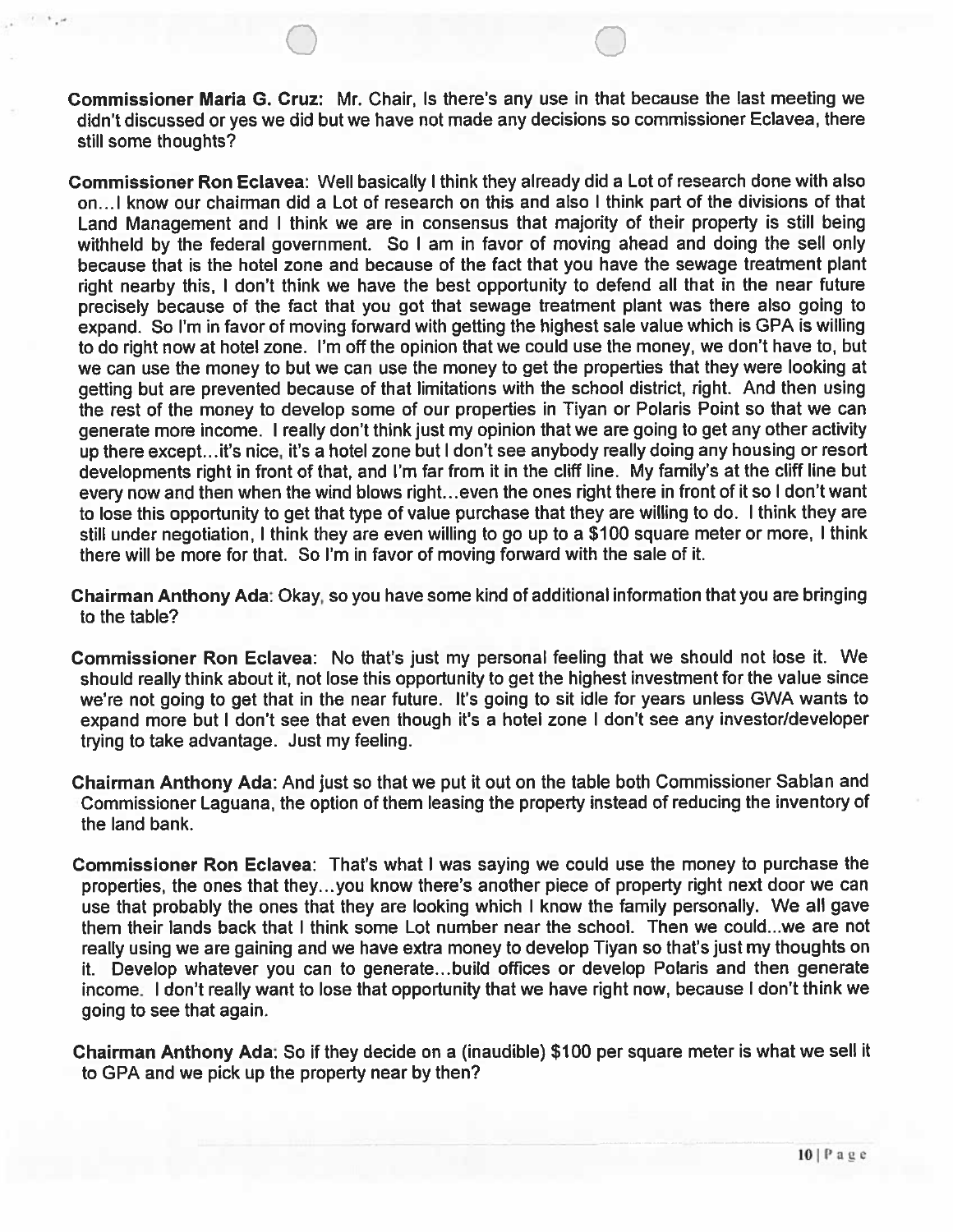Commissioner Ron Eclavea: If we concern about the cleaning.. .but <sup>I</sup> don't think we should purchase. We just want to make sure we maintain our inventory. Then, okay, purchase that and your buyer still hotel zone and then get the other ones our there by Route 3. Or forget that other property up there up near CWA and just get the ones near Route 3 that's more commercial then we can develop for (paused).

Chairman Anthony Ada: You are putting forth the reasoning that area is not a good area we wouldn't want to buy it.

Commissioner Ron Eclavea: Yes, exactly. But if we are just concern about the cleaning then okay let's get that just to maintain but we really want to develop right. We really want to generate highest use. I'm not in favor of purchasing that one there, to be honest with you. I'm interested in purchasing near Route 3 if we can, using that money. I think by reading the legislation, if I'm reading it correctly, it allows us to be like developers, exchanging, purchasing, selling, <sup>I</sup> think it allows us to do that. That's just my thoughts.

Chairman Anthony Ada: <sup>I</sup> think during the oversight hearing <sup>I</sup> think it's not yet allowed but Senator Tom Ada said that he will do what needs to be done to make it happen. Usually that is in the land bank right now and if we're able to sell it then it belongs to the land bank.

Commissioner Ron Eclavea: I'm sure that Senator Ada would want us to make this sell to CPA so <sup>I</sup> think they will be amiable to given us the permitted (interrupted).

Commissioner Mary Cruz: It is my understanding that CPA has really gone to get an assistance in trying to convince us to sell but <sup>I</sup> don't think anybody really listens to that.

Commissioner Ron Eclavea: No, but Tom Ada has been part of the CCU for a while and he's more for the utilities so he wanted us to move forward with the GWA one.

Commissioner Mary Cruz: If we were to sell it will be at a fair market value whether it's <sup>a</sup> \$100 per square meters or what it will definitely be at a fair market value. If they want to go higher than fair market value than.

Commissioner Ron Eclavea: But my point is before, you're not going to get that out there unless it's some kind of utility company or some kind of servicing company because if hotel zone there's no (inaudible) developer going in there and buying that property to develop it for condominiums or anything like that.

Commissioner Mary Cruz: <sup>I</sup> like your thought and it really is very enticing to get Lots of monies so that we can do Lots of things for the beneficiaries, right, and we need to take a look at the entirely of how much profits we actually have.

Commissioner Ron Eclavea: Like a said if we are not going to deplete it if we want to use the money the legislature would not want to stop us from using the money to buy other lands to keep the land inventory up to where it's at so we're not losing and yet they are getting a new power plant.

Commissioner Mary Cruz: There's <sup>a</sup> difference of opinion because for me <sup>I</sup> would like to sell it but <sup>I</sup> hear the objections of the other commissioners so we can really get our thoughts together.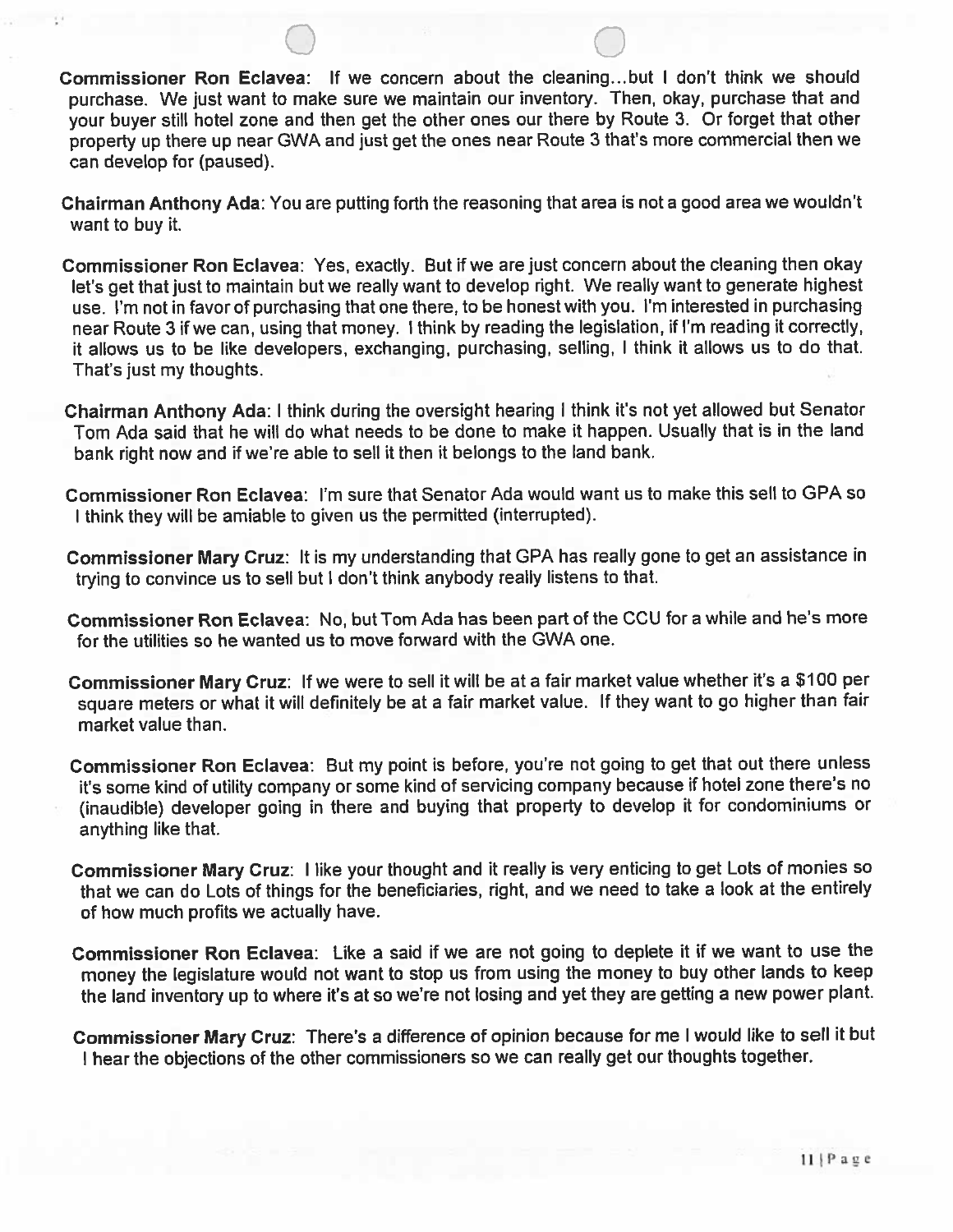Commissioner Ron Eclavea: You see if their objections is they don't want outland bank to depleted then let's get the same size by the same size so it's not depleted and we're not losing we're still.., if it's all about keeping our size of our land bank then buy properties that they don't want to buy. It doesn't make sense not to just buy properties and put it back in, but I'm thinking Route 3. Why would you want to not, you know?

Chairman Anthony Ada: Let's say we go down that road and buy more properties in Route 3, what's the next step? Because for the raw land for the raw land is not going to make us any money.

Commissioner Ron Eclavea: It's not making us any money. There's a property over there Route <sup>3</sup> right now is there's still some interest in development because of the buildup. They are asking higher prices over there too so if we can get rid of the not-so-ideal property right, because of that sewage treatment plant I'm in favor of getting one that's more ideal for commercial development one in Route 3. Because right now GPA/GWA...that's just going to sit there and just my opinion we're not going to see any activity on that property because of the sewage treatment plant.

Chairman Anthony Ada: When you say, we are. ..the enabling legislation that says that we can be developers?

Commissioner Ron Eclavea: Oh yes, yes, so... (Paused).

Chairman Anthony Ada: Doesn't mean that divide raw undeveloped land; after you sold raw and undeveloped land?

Commissioner Ron Eclavea: We Iike...we're trustees. We're looking out for the best interest of the beneficiaries; and <sup>I</sup> think we're looking out for the best interest of the beneficiaries by getting rid of the piece of property that we're not going to develop. It's not going to be developable because of that treatment plant, unless some other utility company comes along and says, hey, <sup>I</sup> want that, I'll buy that at the hotel price. <sup>I</sup> think if they are willing to buy it at a hotel price and GPA needs it and it's ideal, we're not going to see a hotel company or some resort developer who wants to go up there they would rather go somewhere else and spend over a \$100 a square meter. <sup>I</sup> think we're just going to see that thing sit. That's just my opinion and you know you don't have to agree with it just given you my opinion why we should move forward and use the money to just throw in the land bank and we take the money, not all of it, maybe we still have some funds left over, buy those other lands that are in Route 3 or some other areas you guys might think about and maybe developing parts of Tiyan and parts of Polaris and generating income because we're not going to get interest in those areas up there.

Chairman Anthony Ada: So if we want to generate, make money faster for the trust, wouldn't it make sense to... if we sold the land to go buy a commercial (inaudible) already is being is (interrupted).

Commissioner Ron Eclavea: However the boards wants to do that, however we see fit to do that.

Chairman Anthony Ada: That's why <sup>I</sup> was asking if we're going down the road of developer, not un developer, then if we go down that road then say we sell the raw land and use the money to buy the commercial building somewhere, that's already generate rental income and so now the raw land not contributing money into the trust is now a, say commercial building is putting money into the trust and then that's where it makes sense. But if we are going to sell raw land because nobody wants it to buy raw land (inaudible).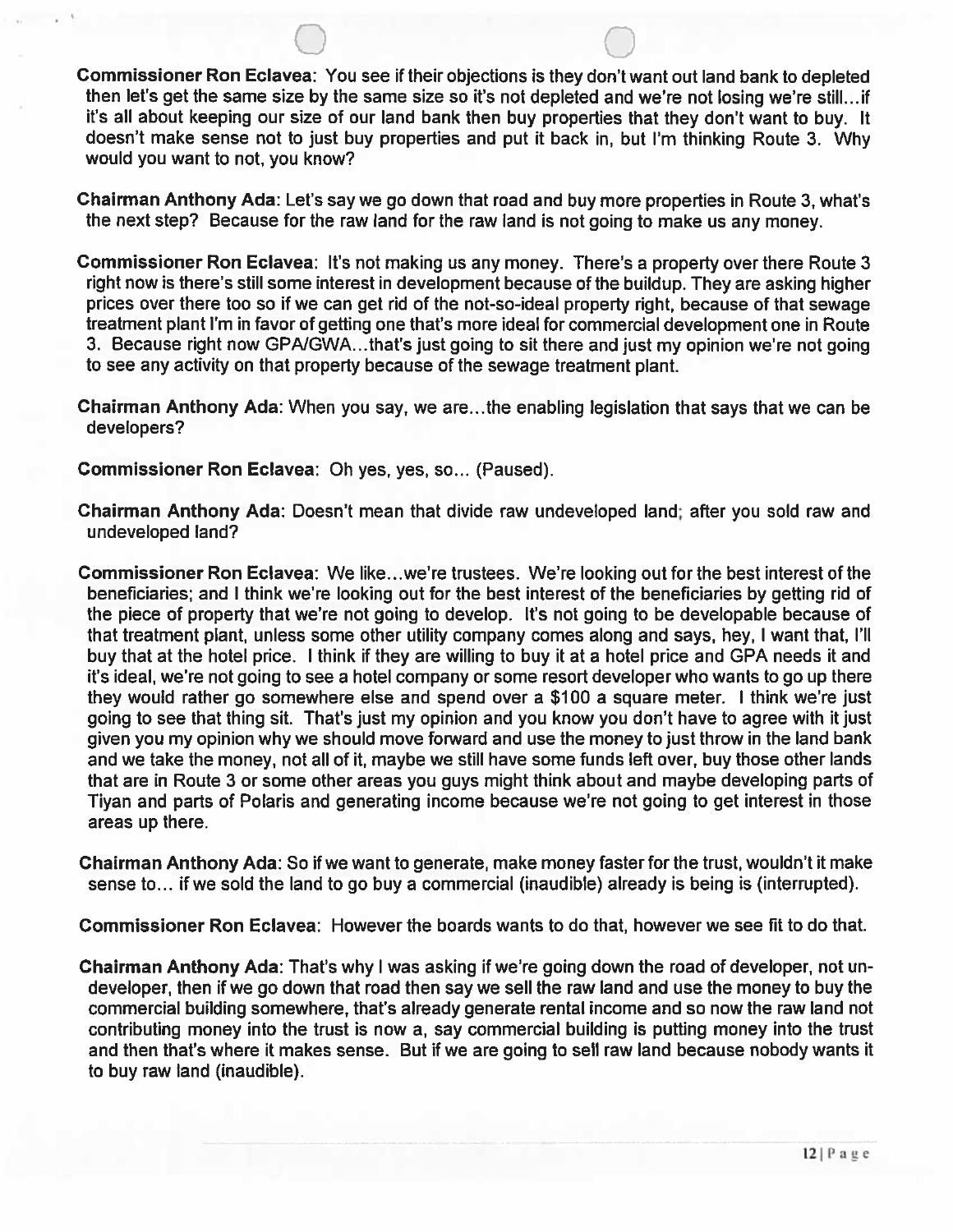- Commissioner Ron Eclavea: No <sup>I</sup> don't think we are making a routine thing, <sup>I</sup> think this unique situation that we have a huge request for this.. .you know, this is a huge deal, we are not seeing this type of thing often. We got it from GWA, now we're seeing it from SPA in the same area, kind of like that's not typical, we don't see that. This is just an opportunity I'm seeing for us. This is just a one-time shot or a two time shot to do it and then that's it. I think the legislature is all for it if we gave CPA the opportunity to develop that for a new power plant. Let's not lose this opportunity to get highest and this is the time to get the highest and best usage for piece of property, that's hotel zone that <sup>I</sup> don't think we're going to see.. .you can disagree with me. We got Louisa here, she's also a broker she might think differently. That's why I'm just giving my point of view.
- Chairman Anthony Ada: Any other comments? And this idea that my two colleagues here brought up of SPA leasing it instead of an upright purchase. The regulation of not having power plant near 1,500 feet from the school, that wasn't the bill when it was introduced. Ms. Limtiaco from CPA gave us the public law for the bill, and the bill was actually a bill to authorize the Governor to lease property to CPA. That was the bill. So then in the testimonies there was a concern from Machanao, <sup>I</sup> believe its an elementary school, that there was a generator nearby. It wasn't a baseload generator. It was one of those Festpac and the pollution coming out from it would create (paused). What <sup>I</sup> was saying is the question of, can they lease or can they not lease? That bill wasn't addressing that issue and the legislature authorized the governor to lease to CPA. So they do have properties around that they are leasing, and that's why <sup>I</sup> was mentioning that 1,50Q feet. Okudo is across a five lane highway from that property that they were looking at but they cannot because it's less than 1,500 feet. Sell is one way to look at it, but if you are going to sell it has to generate money for the trust. So we cannot buy another undeveloped land that cannot generate money.
- Commissioner Ron Eclavea: If it justifies a longer benefit I'm all for it. <sup>I</sup> will give you a reason why I'm against leasing for that particular property, only because the type of development that they are doing, even after 50-60 years and they are out. It's particularly next to an impossible for anybody to come in there and clean it up. Look at the Navy abandoned one down there in Cabras or take a look at the one in the Tanguisson. There's no real big value in that piece, maybe I'm wrong, but I'd say sell it take that big money, this is an opportunity, we're not going to see that for a while, take that purchase. If you are concern about keeping the land back size, let's purchase, if not if you want to use the money to dish it out to the qualifiers, their land trust, we can do that if we wanted to. But <sup>I</sup> like to personally see part of that money and develop if we have plans to Tiyan, Polaris or whatever or purchase some commercial buildings that we can...if it make sense. I'm saying we should move forward.

Commissioner Louisa Wessling: <sup>I</sup> think we all gave our opinions. I'm in favor.

Chairman Anthony Ada: The other thing <sup>I</sup> did mention on that bill. The legislature said the reason why they authorized a lease from CPA is that the reversionary clause that if they no longer need the property that it stays within the inventory of the Government not them deciding that they don't need it anymore and sell it.

### MATSON — Requesting to Sublease to Cabras Marine

Commissioner Ron Eclavea: I'm in favor of this.

Deputy Director David Camacho: They are requesting that they sublease part of the Polaris Point, the Matson lease to a certain company. All the breakdown and what it's going to be used for and the amount is in the agreement request.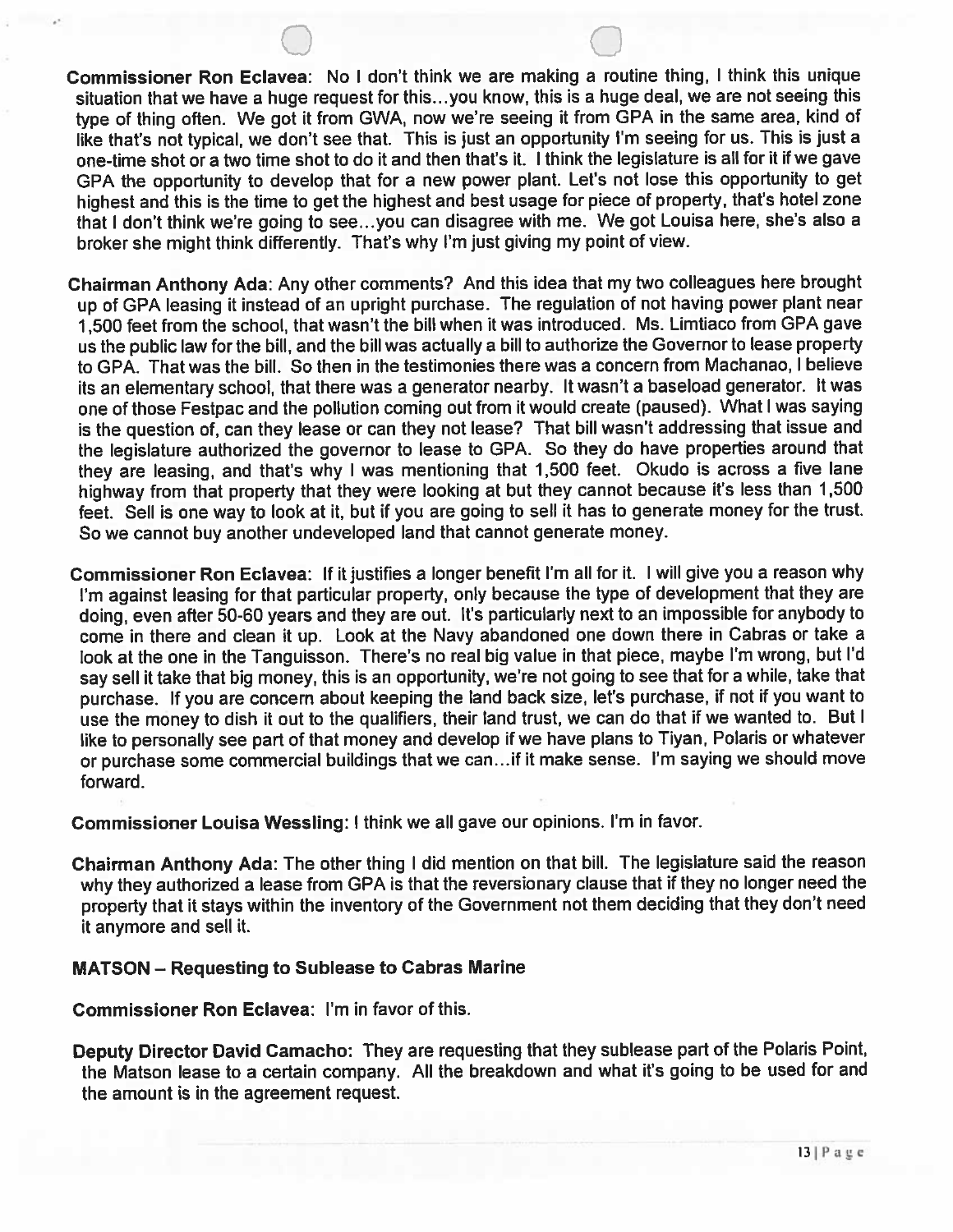Commissioner Ron Eclavea: I'm in favor of this. They are already paying rental on that 1.5 acres.

Commissioner Maria Cruz: Any sublease has to come to us for approval.

Commissioner Ron Eclavea: Yes it's in our agreement they can sublease.

Deputy Director David Camacho: As you said the sublease is included in the agreement that they have.

Chairman Anthony Ada: If <sup>I</sup> calculated this correctly, a 1.5 acres is 6,018 square meters divide into \$1750 that's 29 cent a square meter. From this we get 11% according to this. So whatever the 11% (calculating) it's \$192.50. So that's coming in to the trust.

Commissioner Ron Eclavea: On top of that probably \$1,000 something, right, that are paying for that or \$1,500 they are already paying for that acre and half.

Chairman Anthony Ada: They meaning, Matson? So is it \$1,500?

Commissioner Ron Eclavea: I'm thinking it's close to a \$1,000 per acres? <sup>I</sup> think it's less than a thousand because theirs was a big land. Theirs was a little bit below a \$1,000 or at a \$1,000 and so if it's an acre and half it's close to \$1,500. So then you are adding another \$192.50 on top of that. Are we correct director?

Commissioner Maria Cruz: You got to remember that's already under sub-lease.

Chairman Anthony Ada: Any concerns?

Commissioner Maria Cruz: One of my concern is <sup>I</sup> think Mr. Camacho wants us to decide today or can we?

Deputy Director David Camacho: That's up to the board whether you decide today or (paused)/

Commissioner Ron Eclavea: I'll make a motion to approve it. I'll make a motion Mr. Chairman to approve the request of Matson to sublease 1.5 acres.

Commissioner Louisa Flores Wessling: Wait, since the master lease isn't attach to this. How long is Matson's lease? Is it beyond what this sublease is? Oh it is. Okay. <sup>I</sup> would like to take a look at the master lease because <sup>I</sup> haven't seen that.

Commissioner Ron Eclavea: Okay, I'll withdraw my motion.

Chairman Anthony Ada: On request we will take this under advisement or consideration. Okay, we would like to acknowledge the presence of Commissioner Sablan. <sup>I</sup> can update you. Shall we go into the Rules and Regulations. <sup>I</sup> know it's going to be forwarded to the legislature. The Rules and Regs and the cover letter from (interrupted). (The Chairman paused here to update Commissioner Sablan on what was discussed before he came in)

### D. Rules and Regulations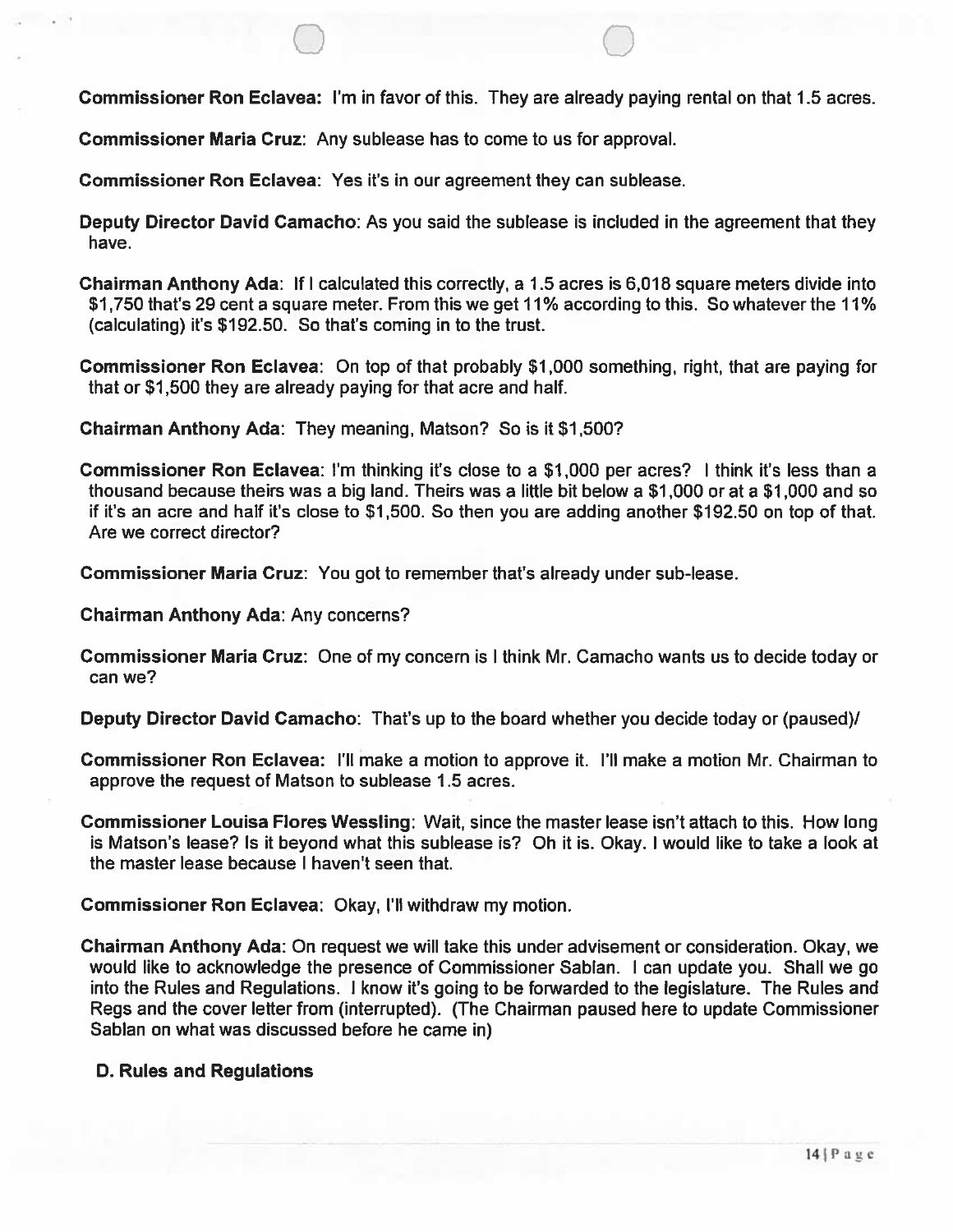Director Michael J. Borja: No, Rules and Regulations were returned by the Attorney General on this and we already provided you with that... in our discussions to be talked about for possible amending of the law.

Chairman Anthony Ada: Yes and so the transmittal letter was drafted by Attorney Taft and then the only thing that we needed to find out is what is the routing protocol. We send it through the Governor's office to the Legislature. Atready the board page opinion from the AG, it was rejected as to inform us to the legality because there were some errors that we over stepped what powers was given to us. But the Assistant AG, Finney, noted they were some sections of the code that were incompatible that needs to be reconciled and then instead of re-writing the whole thing in the transmittal letter we just wanted a letter to routed down to the legislature. So that was drafted already, right, and so then should we route it to the director of Land Management of just Attorney Toft?

Nicolas Toft, Legal Counsel: <sup>I</sup> think the goal is eventually to get it to the legislature so that they can do their part, because there are clarifications that needed from the legislature was the base part of the opinion.

Chairman Anthony Ada: Yes so then the Economic Impact Statement we are aware that BBMR has been requested to write the Economic Impact Statement?

Director Michael J. Borja: That particular one when we went back to BBMR they were unable to do one. GEDA could do it. BBMR said they didn't have an economist that would write that kind of stuff so there was to be submitted without one. So we're stuck with trying to figure out who's supposed to do this Economic Impact Statement.

Commissioner Maria Cruz: Mr. Chair, where is the letter at, where is it at now at the present?

Chairman Anthony Ada: The Assistant AG already wrote her opinion, the assistant AG. There are sections in there that she said an Economic Impact Statement is required.

Commissioner Maria Cruz: So sir there's supposed to be a letter forwarded from (interrupted).

Chairman Anthony Ada: <sup>I</sup> guess you weren't here at the time but we had discussed the status update but we were under the impression that already you had requested BBMR to write one up and that is a no answer, right? The question is who's going to write the Economic Impact.

Director Michael J. Borja: Well, even if you wrote up the Economic Impact Statement right now that's minor compare to the law needing to be modified to give clarity, by law over the determination to give definition to the things that we need to define which rules should not do.

- Chairman Anthony Ada: Well, in our meeting at the time we didn't want one thing to happen then when its finish another thing, we simultaneously say okay, who's supposed to handle this sections. And so the sections and so the section that were in the law has some conflict in the definition of the word so what is lust compensation and other deterrence and then what is actually allows the board to do. They already told us that we over step by saying the (inaudible) was extinguishment and the board at the time wrote in to the rules that extinguishment only occurs when land is returned.
- Nicolas Toft, Legal Counsel: <sup>I</sup> think on the Economic Impact Statement, <sup>I</sup> know we want to work parallel to cut down on the time of the overall goal. But <sup>I</sup> think the way the legislature defines what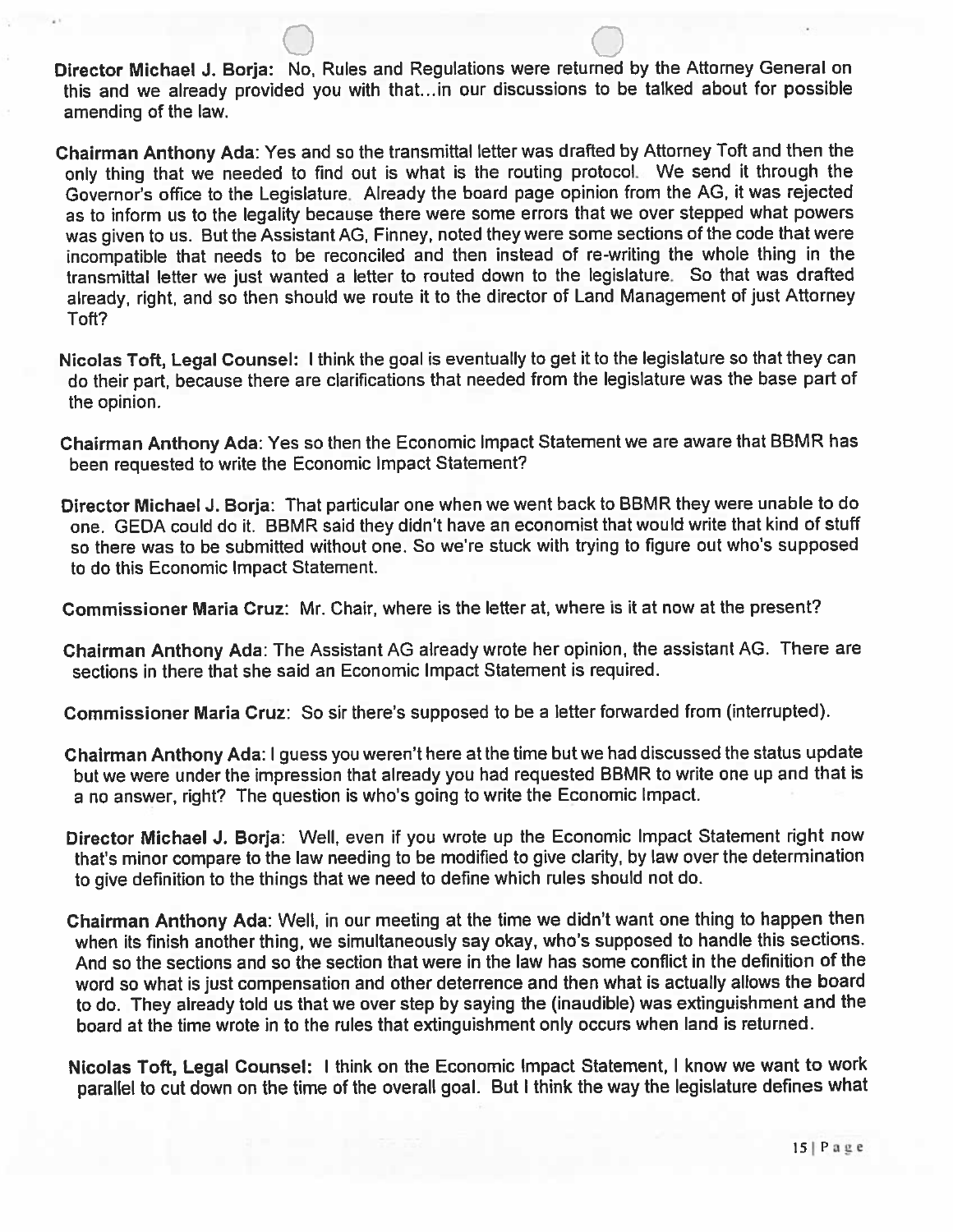we've requested them to do and find our goal have a major impact on the Economic Impact Statement. If they state that the major goal is extinguishment of claims, obviously that's going to accelerate real estate transactions, things like that verses if the goal is how they have the land values calculated also will have the major impact on the Economic Impact Statement. If it's at the time of taking verses present time, verses.., all that will really shift around an Economic Impact Statement. So <sup>I</sup> think that is one thing where <sup>I</sup> think we would need to wait.

- Chairman Anthony Ada: Well, <sup>I</sup> guess the need for the Economic Impact Statement where the Government of Guam treasury is going to have to put out. ..and in the case of this, it's going to come from the land bank trust of which the monies have been generated from properties that have been leased out. So as far as expenses, probably, say here, photo copying, those items but not for them to put out money to compensate for the land. The trust will take care of the land.
- Commissioner Maria Cruz: Okay, Mr. Chair, the last time we discussed all that and then it's pretty clear, you know, what is pending, it's my understanding that somebody's supposed to transmittal write a letter to the legislature to clarity or to correct the law that, you know in conflict. Before we can proceed that has to be clarified. And who's going to do it? One of these things <sup>I</sup> understand, unless we prepare on what stage is it and who's going to sign it?
- Chairman Anthony Ada: We all have copies of the draft that Attorney Toft prepared before he went on leave and gave us a chance to look at it. <sup>I</sup> looked at it and <sup>I</sup> responded and <sup>I</sup> don't know if others have responded through email and what Attorney Toft said he (inaudible) the opinion of Attorney Finney. He just wanted to just write a quick summary, a transmittal, and that it will be sent down so <sup>I</sup> guess <sup>I</sup> was under the impression that it was already making its way.

Director Michael Borja: <sup>I</sup> haven't sign anything.

- Deputy Director David Camacho: it has to come from you guys you were given the draft and you have to look at it and get back to the attorney.
- Chairman Anthony Ada: Okay, everybody should have this draft in your emails. Can you look at it and respond back to the email what you think about the draft letter. <sup>I</sup> guess I'll remind.
- Director Michael Borja: We issue out transmittals to the legislature and the governor on a regular basis for a number of things from Deeds to MOUs to everything so it's not a major factor. The next step is sending it to the legislature as a matter of record and but having to actually sit down and touch base and have some kind of preliminary discussions with the chairman of the committee possibly, and then working towards a round table discussion is the next step with the legislature to come up with something where.. .before we draft anything. They will need to draft something but they need to understand what it is that needs to be done from... some of these guys sit around want to do round tables. Some of these guys sit around and want to do round tables, some of them just write up bills in the back office somewhere and then introduce without it without any input from here.
- Chairman Anthony Ada: So what's the routing protocol, through the governor's office, through the legislative?
- Director Michael Borja: We can submit that straight to the legislature because it's a matter of record. In fact, <sup>I</sup> informally already submitted to both the governor's legal office and to the committee on land just to give them heads up on what's the status of the lands on the rules and regulations. <sup>I</sup> gave them a copy of the AG's letter. Anything formal, it really need to just actually express the need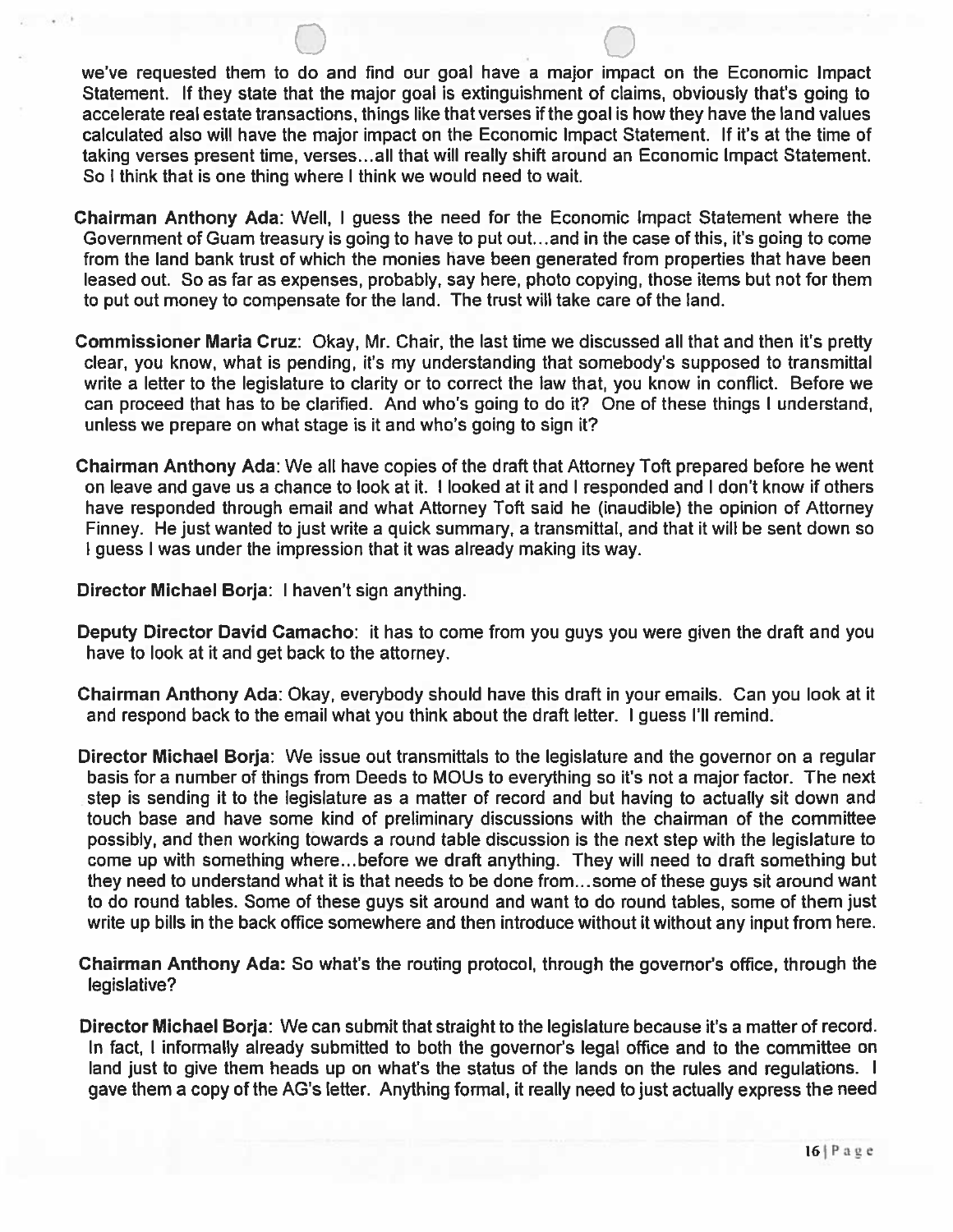to sit down with somebody in the legislature to discuss this in detail and come up with the plan of action and what would be even better in some cases is do we have a proposal as far as the legislation goes and what did we like it to say or what we think it should say or do we want to leave it up to their wisdom.

Chairman Anthony Ada: When we were straggling with this more than a year ago. We were early to just draft and then it took us.. .its going to go to its own bidding process down there.

- Director Michael Borja: So now it has and what we have discovered now is that what you guys were defining is extinguishment really is not something that should not be written into the rules but it has to be even more clarified by law. So maybe it is up to them to (inaudible) but Lot of time if you can go to them and say here's the path we like it to go or options that are possible. Even if it's just bullets of what we are hoping to try to attain but if we don't give them that then it's really up to somebody down there to write it up and how they feel. But even in this case because it's so really so sensitive <sup>I</sup> was just looking at the bill that created the Ancestral Lands Commission and its like 30 pages of Resolution leading into the act. And it's really something that got to contemplate seriously because does change the landscape of how the money is distributed. And that's what you guys were fighting about all these years too because that's the debate. And <sup>I</sup> guess now we are seeing that the debate is not really ours to determine it's for the legislative body to determine.
- Chairman Anthony Ada: There's really a little bit more to be done. The ones that (inaudible) to complement each other and not to conflict each other then we still need to identify who qualifies to be in trust.
- Nicolas Toft. Legal Counsel: What <sup>I</sup> would suggest is take the draft that <sup>I</sup> have and then if any of the commissioners' have additional points or recommendations that they want the legislature to have to add those in and then the commission can draft it's letter based off on the combination of those two and send it directly to the legislature.
- Chairman Anthony Ada: Based on what we discussed for a long time now, let's just put together the rules and send it on because there's going to be more. I'm sure the legislature is going to want to hear from the public and so there's going to be a Lot more of back and forth.
- Director Michael Borja: They probably want to have some kind of round table discussion to lead off the preliminary development of the bill that will make the changes, otherwise, what you are going to have is just a bank account that's going to continue to accumulate wealth without being able to have some distribution.
- Commissioner Maria Cruz: I'm amiable to having a roundtable discussion. <sup>I</sup> think that's a.. .you know a best approach because then we go and end up being the same page. Right now we are making our rules and regulations with a conflicting definition of who is the beneficiary so (interrupted).
- Director Michael Borja: So the letter will be addressed to the speaker, should be, and then all you do is explain whatever it is. ..it probably sounds like the body of the letter already is summarize the issue and then ask for the (inaudible). Mr. Speaker, we need you to assemble or do something to change the law and to begin dialogue. Then he task it to whatever committee he think should take it and let them work from there. I'm sure it will probably end up at the land committee and they'll do something on it.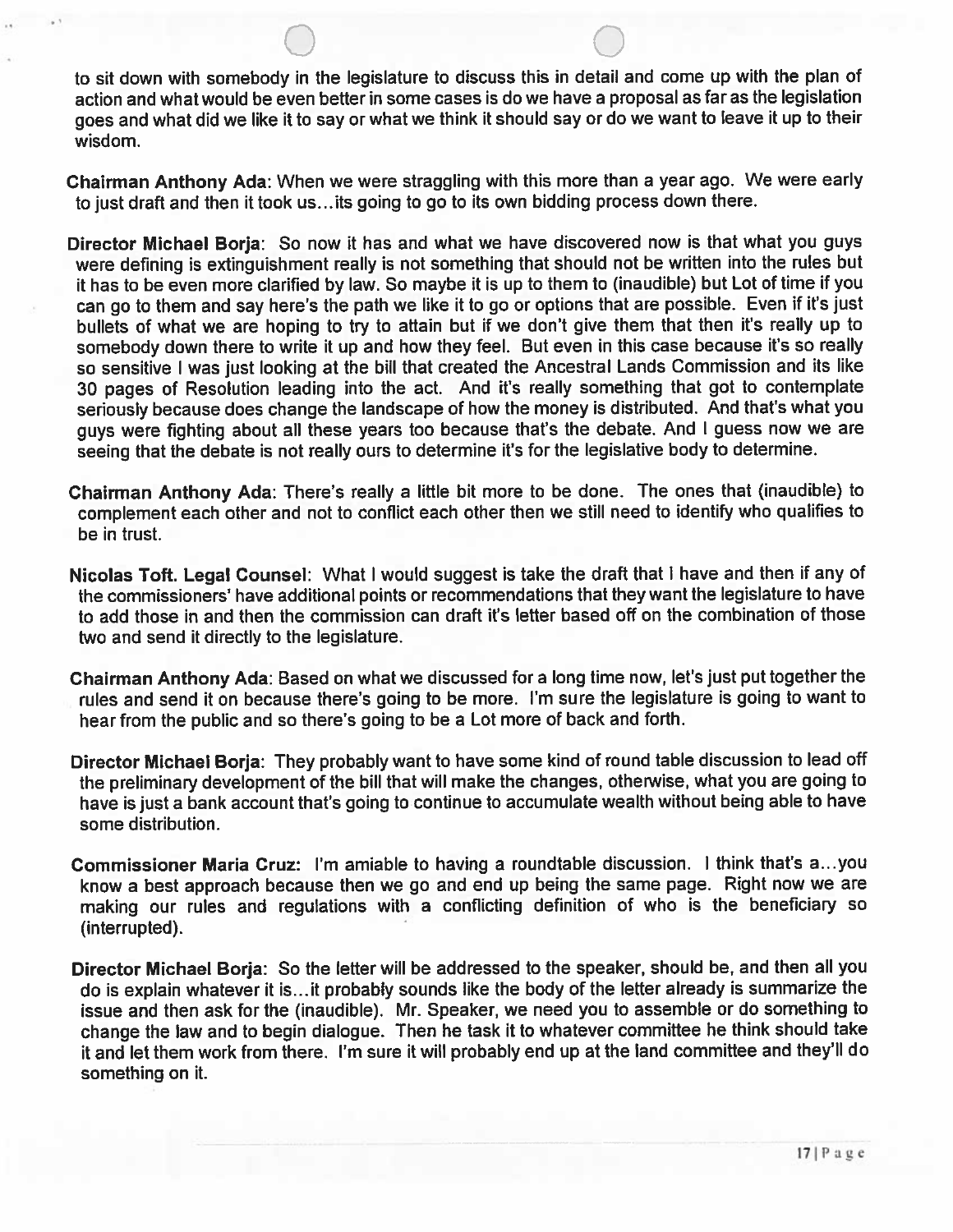Chairman Anthony Ada: So the recommendation which <sup>I</sup> think is <sup>a</sup> goo<sup>d</sup> one, Attorney Toft said to read his draft and then everybody respon<sup>d</sup> with suggestions or respon<sup>d</sup> that says you're fine with the draft letter. Remember, again the term was he didn't want to restate what the attorney Finney said. We just want to send it on down so to help the process then it's already been pointed out where certain sections are conflicting we just have to restate it.

- Commissioner Antonio Sablan: First of all, <sup>I</sup> need <sup>a</sup> clarification when you say we should have <sup>a</sup> round table discussion. You're talking about us and the legislature?
- Commissioner Maria Cruz: Yes. Not the legislature, we're not including the whole body. Just some representative maybe one or two from... (paused).
- Commissioner Antonio Sablan: You're not asking for the whole committee hearing but at least some subcommittee will be interested in it. Okay. When you mention about not regurgitating Finney's analysis of it and verses your write up. <sup>I</sup> like the idea of us getting together with you in reference of a trying to find a solution to it. I suggest to the legislature because once the legislature approves of our rules and reg that means the law is also amended to reflect that rules and reg. Within ourselves of extinguishing the individuals or families' claims <sup>I</sup> don't know how we could ever extinguish anybody's claim (inaudible) just specifically that particular family because we are looking here about millions and millions square meters and verses what we have to be able to lease out. If we have one and there's <sup>a</sup> 135 that we need to extinguish then we could never extinguish that from the income of one. So I like to see (interrupted).
- Nicolas Toft, Legal Counsel: That's what <sup>I</sup> think the valuation question is really going to be the biggest point.
- Commissioner Antonio Sablan: Again valuation is going to take us the very expensive (inaudible) and almost forever in the system. Because the valuation is...everybody is going to argue about the valuation. <sup>I</sup> think what we need to do is come to approach. ..and we did that in reference to say square meters. The question there when you say by the time of taking. Like many <sup>p</sup>laces were taken, for example, here during WWII and started being developed as an airport or airfield for the military and the taking doesn't start until the confiscation or the condemnations for the American's call it, doesn't start until <sup>1950</sup> so where do you value, the time of taking? What taking?
- Nicolas Toft, Legal Counsel: That's why <sup>I</sup> think our ability to come up with <sup>a</sup> suggested solution and point the legislature in that direction maybe might be helpful seeing that we are (interrupted).
- Commissioner Antonio Sablan: <sup>I</sup> do understand the legislature too in the very beginning of the formation of the Ancestral Lands Commission law is.. .there's <sup>a</sup> Lot of emotion at the time. It's very well intended but the passage of the law doesn't mean to resolve all the problems and obviously we are looking at amending some existing law to make it move forward and try to resolve some future problems.
- Nicolas Toft, Legal Counsel: <sup>I</sup> think this is where the round table will be very useful too is to ge<sup>t</sup> these issues out there with everyone's input and trying to ge<sup>t</sup> to <sup>a</sup> solution. <sup>I</sup> don't think there is <sup>a</sup> solution (inaudible) because we would probably will stumbles on that already if that is the case already if that would have been the case. <sup>I</sup> think it would be very difficult <sup>I</sup> think some people are going to be left out of the (inaudible) but what needs to be done publicly in which the legislature is leading the charge is what the AG's opinion that it's beyond our legal authority to determine that we need the legislature to do it. But we can sugges<sup>t</sup> options.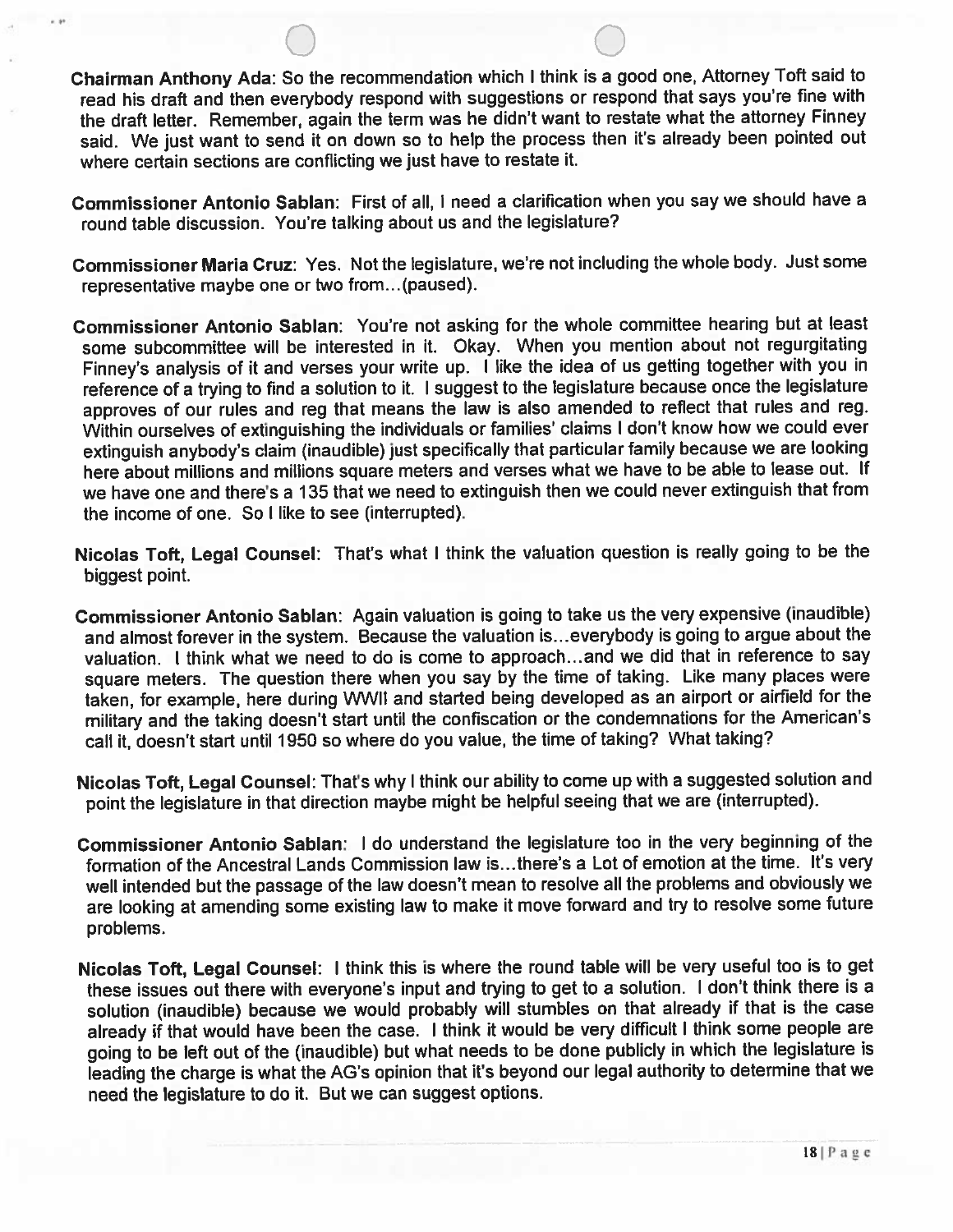Commissioner Antonio Sablan: Okay, no further comment at this point.

Chairman Anthony Ada: Since already informally the right entities got a copies of this letter they probably just waiting for something to say, formal, from the Guam Ancestral Commission via the director of the Land Management via the Speaker to the Chairman of Committee and Lands and that should be top of that letter that you made. So again, everybody take a look at that draft letter and I'll make sure that the others get the same request and if you fine with it just respond that you are fine with it. It's not going to re-write the AG's opinion it's just a way of formally send it to the legislature. And if you have suggestions put them in there. If you have time tonight take a look at it and just respond that way we are that much closer.

Commissioner Antonio Sablan: For the economic impact. Could you explain it to me although we are at a quandary and what is the purpose of the Economic Impact Statement?

Chairman Anthony Ada: The impact to the taxpayers, whether the Government of Guam have to fork out money from the taxpayers to make this thing happen. So if we only say well it's going to be funded out in the land bank trust (inaudibly) authorizes fund for operational expenses.

Nicolas Toft, Legal Counsel: It's an easy way for the legislature to see whether it's going to cost more money.

Chairman Anthony Ada: (updating Commissioner Antonio Sablan on what transpired earlier in the meeting before he came in). So now you are updated.

Commissioner Antonio Sablan: Thank you sir.

#### VI. NEW BUSINESS:

Karen Charfauros: Trans Steel dates his signature now because we had to make changes to the signatory page because his son, Mathew who is the president, was off island and he was using the Power of Attorney so after we went through all that process of getting your signatures when the notary saw that he was using a Power of Attorney she kicked it back to us and we had to make changes on the signatory page to indicate that he was using a Power of Attorney. So after this <sup>I</sup> would need your signature. Then <sup>I</sup> added on that last line where he waived his corporate, and <sup>I</sup> had Mr. Toft look at it the line so I'll show that to you.

### VII. PUBLIC COMMENTS:

Chairman Anthony Ada: No comments in the public?

VIII. REPORTS:

Chairman Anthony Ada: So next on the agenda is to announce our scheduled meeting and adjournment.

### IX. ADJOURNMENT:

Chairman Anthony Ada: Do <sup>I</sup> hear a motion to adjourn?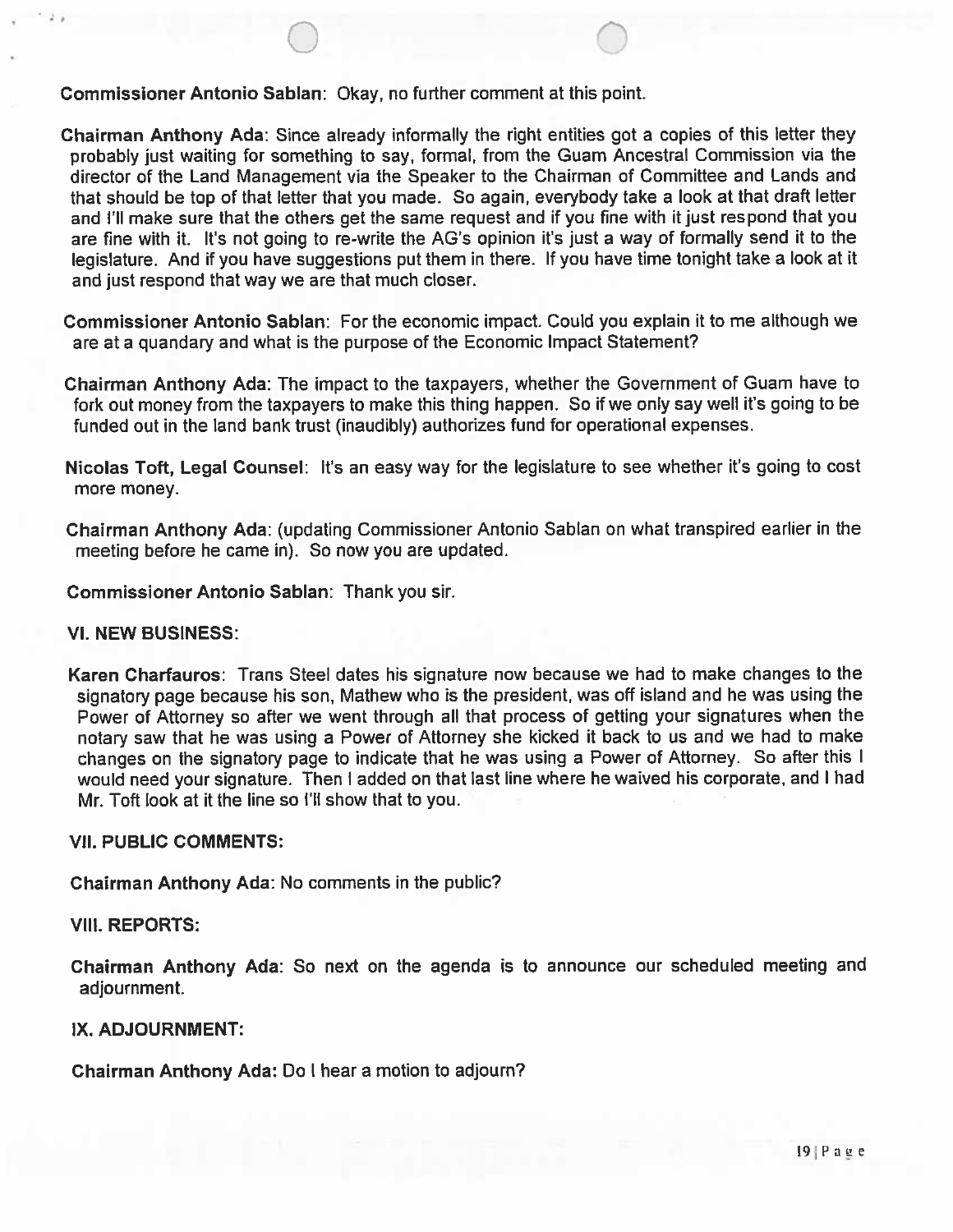0 Commissioner Maria Cruz: <sup>I</sup> motion to adjourn

Commissioner Louisa Wessling: <sup>I</sup> second.

Chairman Anthony Ada: All those in favor say "Aye".

All Commissioners present: "Aye".

Chairman Anthony Ada: We are adjourned but there is a section here for a report, any kind of report.

Meeting adjourned at 4:30 pm

Transcribed by: Ruth S. Sakuma, Administrative Assistant

Approved by Board motion in meeting of:  $\Box$ David V. Camacho, Deputy Director:  $\Box$  Vanach Date: (0/11/17) mitha Anthony J.P. Ada, Chairperson: The next meeting is scheduled for August 23, 2017.